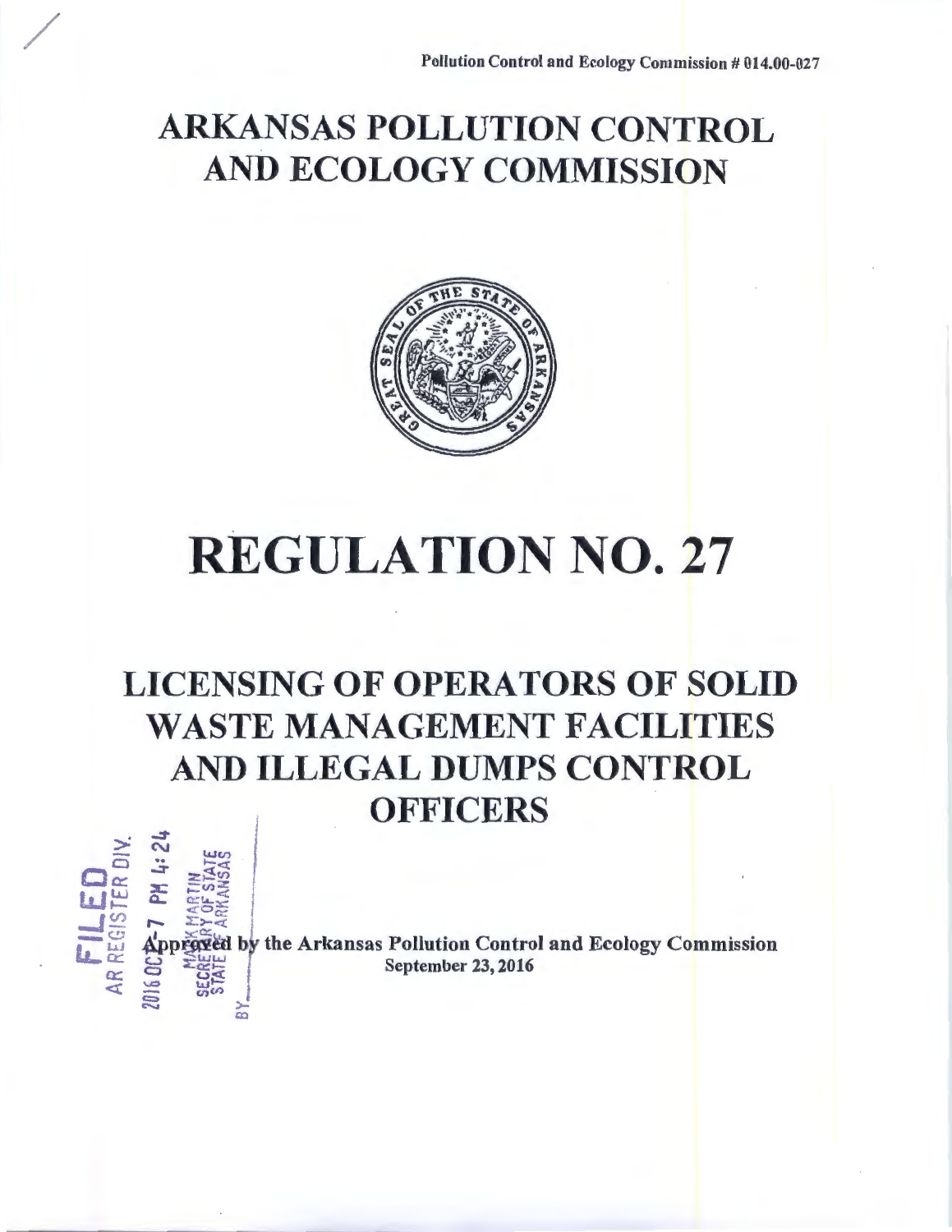#### TABLE OF CONTENTS

| CHAPTER 3 SOLID WASTE MANAGEMENT FACILITY OPERATOR LICENSING                      |  |
|-----------------------------------------------------------------------------------|--|
|                                                                                   |  |
| Reg. 27.301 Class 1 License-- Material Recycling Facility, Solid Waste Recovery   |  |
| Facility, Solid Waste Processing Facility, Composting Facility,                   |  |
| Transfer Station, Municipal Solid Waste Incinerator, Or Municipal                 |  |
|                                                                                   |  |
|                                                                                   |  |
|                                                                                   |  |
| Reg.27.304 Class 3 License--Waste Tire Processing Facility Or Other Related Solid |  |
|                                                                                   |  |
|                                                                                   |  |
|                                                                                   |  |
|                                                                                   |  |
|                                                                                   |  |
|                                                                                   |  |
|                                                                                   |  |
|                                                                                   |  |
|                                                                                   |  |
|                                                                                   |  |
|                                                                                   |  |
|                                                                                   |  |
|                                                                                   |  |
|                                                                                   |  |
|                                                                                   |  |
|                                                                                   |  |
|                                                                                   |  |
|                                                                                   |  |
|                                                                                   |  |
| APPENDIX A-2: GUIDELINES FOR DETERMINING WHO NEEDS A SOLID WASTE                  |  |
|                                                                                   |  |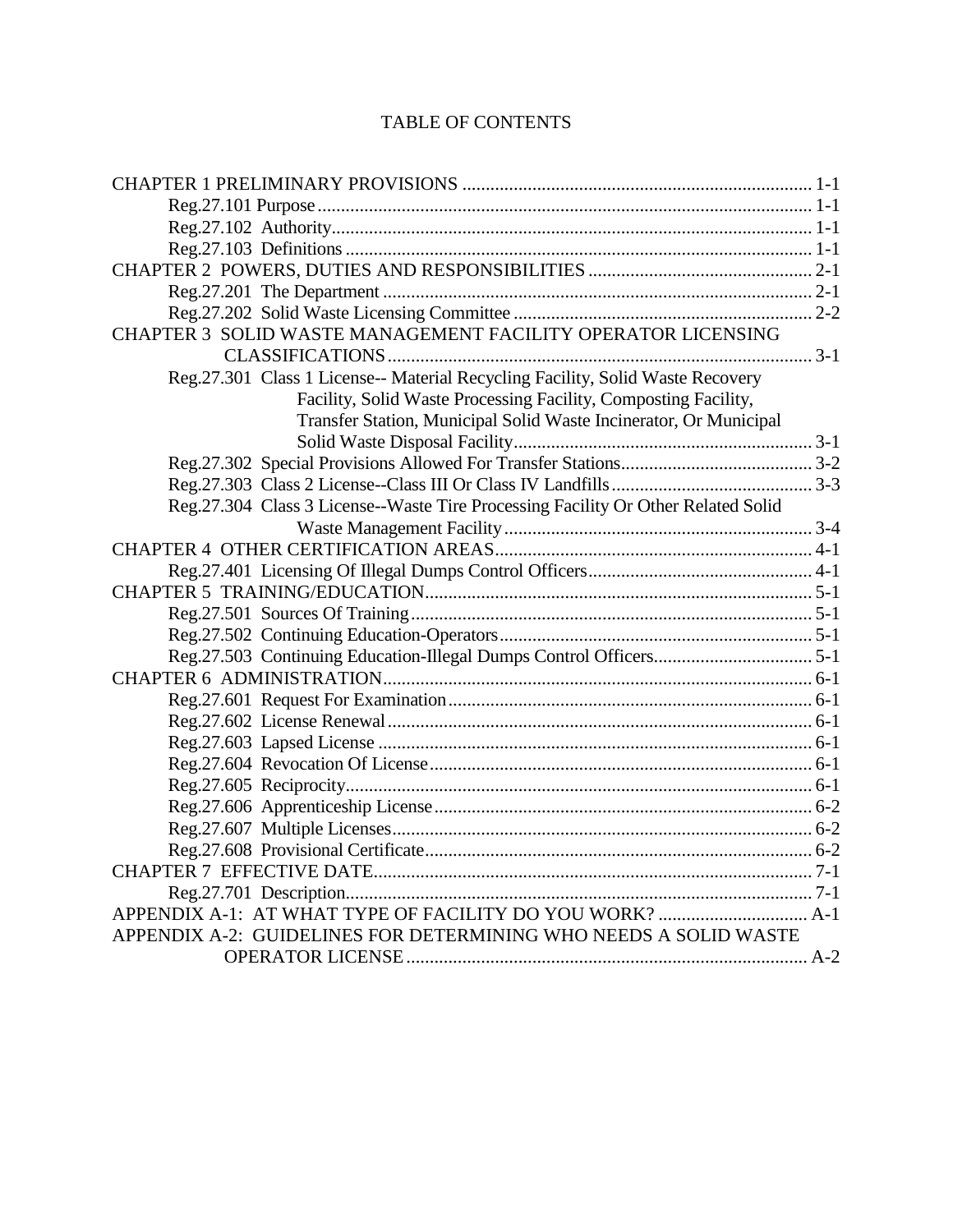#### **CHAPTER 1 PRELIMINARY PROVISIONS**

#### <span id="page-2-1"></span><span id="page-2-0"></span>**Reg.27.101 Purpose**

To establish the training, classification, qualifications, and licensing of operators of solid waste management facilities and illegal dumps control officers and for other purposes.

#### <span id="page-2-2"></span>**Reg.27.102 Authority**

Arkansas Code Annotated §8-6-905(a) of Act 750 of 1991, as amended by Act 193 of 1995, Act 1207 of 1997, Act 1254 of 1997, and Act 728 of 2005 ("Acts") authorizes the Arkansas Pollution Control and Ecology Commission ("Commission") to adopt rules and regulations necessary for the Arkansas Department of Environmental Quality ("Department") to implement and effectuate the powers and duties of the Commission as established under the Acts.

#### <span id="page-2-3"></span>**Reg.27.103 Definitions**

The following terms shall have the same meaning when used in this regulation as established by the Acts unless the context otherwise requires:

**Commission** means the Arkansas Pollution Control and Ecology Commission;

**Department** means the Department of Environmental Quality, or its successor.

**Director** means the Director of the Department of Environmental Quality or the Director's delegated representative;

**Illegal Dump** means any place at which solid waste is placed, deposited, abandoned, dumped, or otherwise disposed of in a manner that is prohibited by state statutes, rules, or regulations, and which constitutes one (1) of and/or any of the following: (A) Attractive nuisance; (B) Fire, health, or safety hazard; (C) Potential sources of surface and/or groundwater contamination; or (D) Other contamination that is hazardous to the public health or endangers the environment;

**Illegal Dumps Control Officer** means an individual employed by a duly authorized regional solid waste management district within this state, a county government within this state, or a pollution control inspector or other authorized representative of the Arkansas Department of Environmental Quality, who is empowered to insure compliance with any state law prohibiting the illegal dumping of solid waste;

**Licensing Committee** means the committee of solid waste management facility managers, operators, or technicians hereinafter established to assist and advise the Commission and the Department in the examining and licensing of operators of solid waste management facilities and illegal dumps control officers;

**License** means a certificate of competency issued by the Director to solid waste management facility operators and illegal dumps control officers who have met the requirements of the licensing program;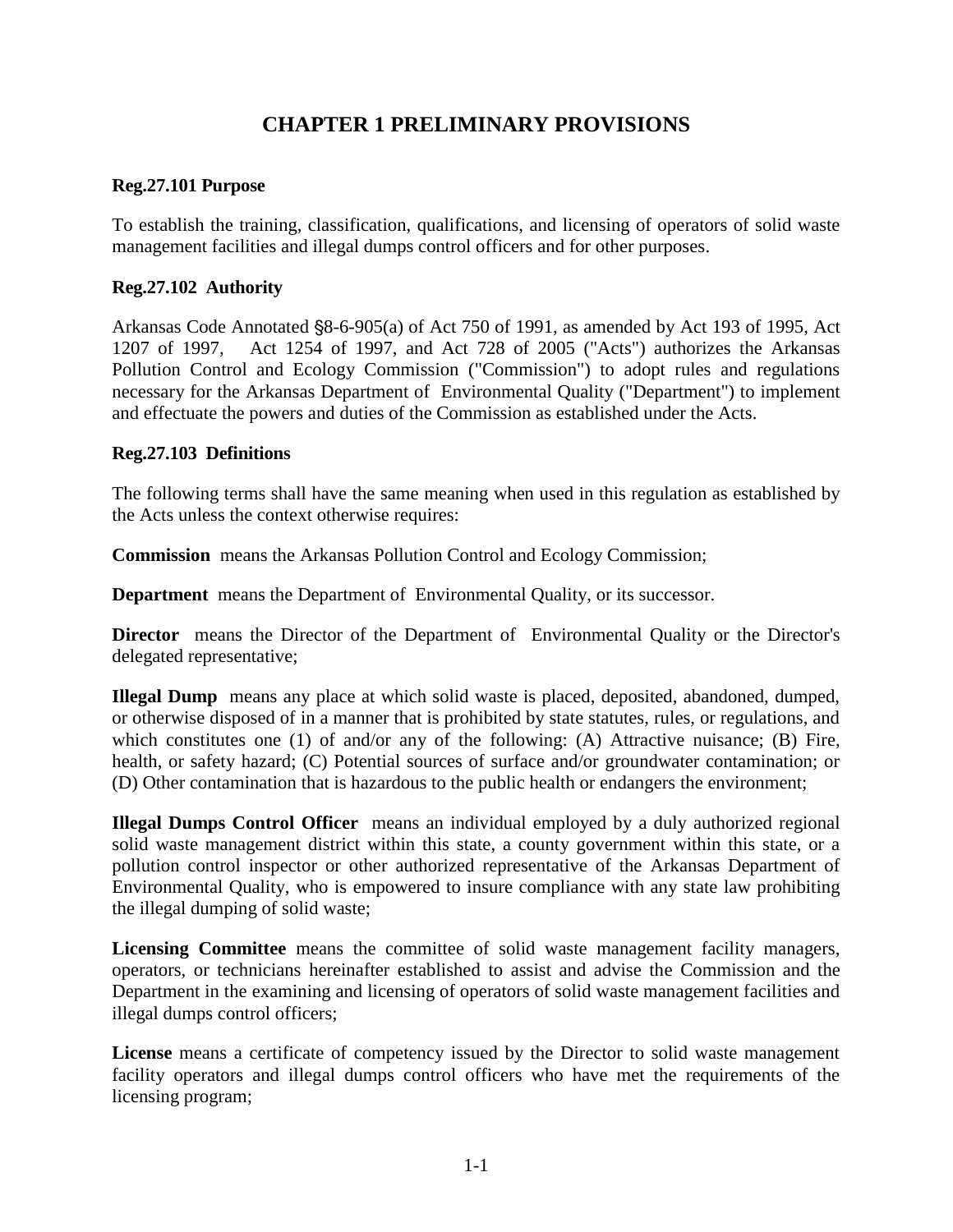**Operator** means any person who performs any operation at a solid waste management facility requiring individual judgment which may directly affect the proper operation of the solid waste management facility. "Operator" shall not be deemed to include an official solely exercising general administrative supervision;

**Operator In Training** means an employee of a solid waste management facility that has been issued an Apprenticeship (Level A) license by the Director;

**Recovered Materials** means metal, paper, glass, plastic, textile, yard trimmings not destined for composting, or rubber materials which are not waste tires or waste tire residuals, that have known recycling potential, can be feasibly recycled, and have been diverted and source separated or have been removed from the solid waste stream for sale, use, or reuse as raw materials, whether or not the materials require subsequent processing or separation from each other, but does not include materials destined for any use that constitutes disposal. For the purpose of this regulation, recovered materials as described above are not solid waste;

**Sanitary Landfill** means any place for which a permit for disposal of solid waste on land is required under the provisions of this regulation;

**Solid Waste Disposal Facility** means any place at which solid waste is dumped, abandoned, or accepted or disposed of for final disposition by incineration, landfilling, composting or other method. Wastewater treatment plants permitted under the National Pollutant Discharge Elimination System (NPDES) and units at hazardous waste management facilities permitted under the Arkansas Hazardous Waste Management Act and Code shall not be deemed to be disposal sites or facilities for the purpose of this regulation; and

**Solid Waste Management Facility** means all contiguous land and structures, other appurtenances, and improvements on the land used for storage, collection, transportation, processing, treatment, and/or disposal of solid waste. For purposes of this regulation, facilities solely engaged in the recycling of source separated recovered materials are excluded; also excluded are processes, operations and/or facilities that are regulated pursuant to hazardous waste rules and regulations which are not also regulated pursuant to solid waste rules and regulations.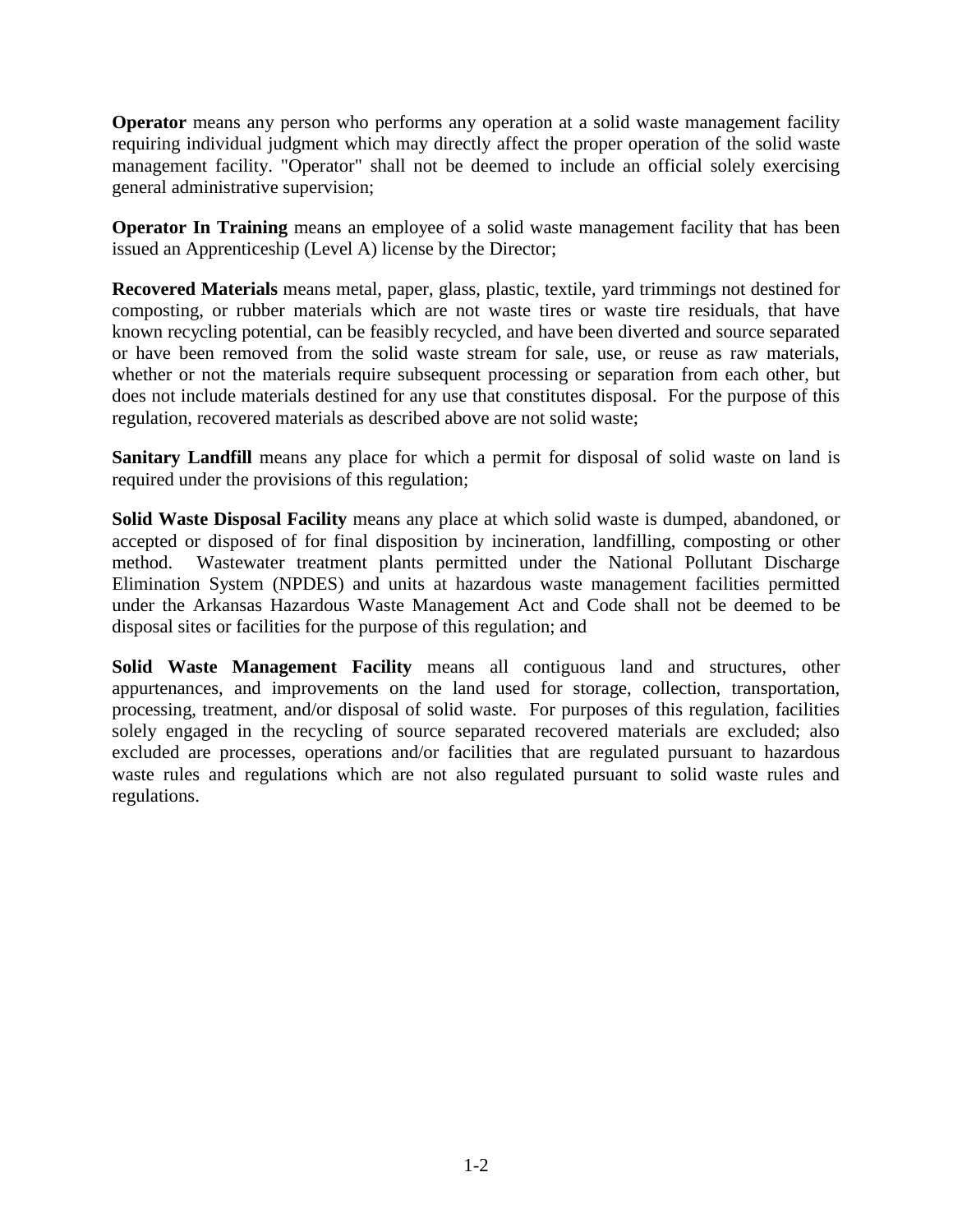#### **CHAPTER 2 POWERS, DUTIES AND RESPONSIBILITIES**

#### <span id="page-4-1"></span><span id="page-4-0"></span>**Reg.27.201 The Department**

The Department shall be charged with the responsibility of enforcing the Acts and the administration of the licensing program, with the advice and assistance of the Licensing Committee, and is given and charged with the following powers and duties:

- (A) To establish and conduct examinations for licensing, at least annually, for applicants meeting the minimum qualifications for a license, and to conduct oral examinations for licensing upon request. This duty may be delegated by the Department to the administrator of any approved course;
- (B) To issue licenses to applicants after satisfactory completion of all licensing requirements as hereinafter established, to renew these licenses, to suspend or revoke licenses for cause, after due notice and opportunity for hearing, and to issue one year apprenticeship licenses to operators in training;
- (C) To initiate enforcement actions and/or institute court proceedings to compel compliance with the Acts and the rules and regulations issued pursuant thereto. Any such actions or proceedings shall require facilities to license the personnel involved in lieu of discharging the unlicensed personnel in order to achieve compliance;
- (D) To collect and deposit such fees, as established by the Commission, to be assessed per classification of license, not to exceed fifty dollars (\$50.00) for the initial cost of examination and license, fifty dollars (\$50.00) for the cost of reciprocity review and license, twenty-five dollars (\$25.00) for annual license renewal, twenty-five dollars (\$25.00) for provisional certificates, and a ten dollar (\$10.00) penalty for late payment or renewal. Such fees shall be deposited into the Arkansas Department of Environmental Quality Fee Fund;
- (E) To establish minimum criteria to define the areas of competence for each classification of operators and for illegal dumps control officers. The minimum criteria may utilize education requirements, technical training, on-site training and experience, substitutional qualifications, or other beneficial factors as deemed appropriate;
- (F) To review, recognize, and approve a schedule of training and educational curriculum to be utilized to fulfill the purposes of this regulation;
- (G) To approve sources of educational training to fulfill the purposes of this regulation;
- (H) To establish and implement such administrative sanctions as necessary to promote the professional integrity of solid waste management facility operator licenses and illegal dumps control officer licenses;
- (I) To conduct such inquiries and establish such facts as necessary to advise the Commission on the actions of licensees;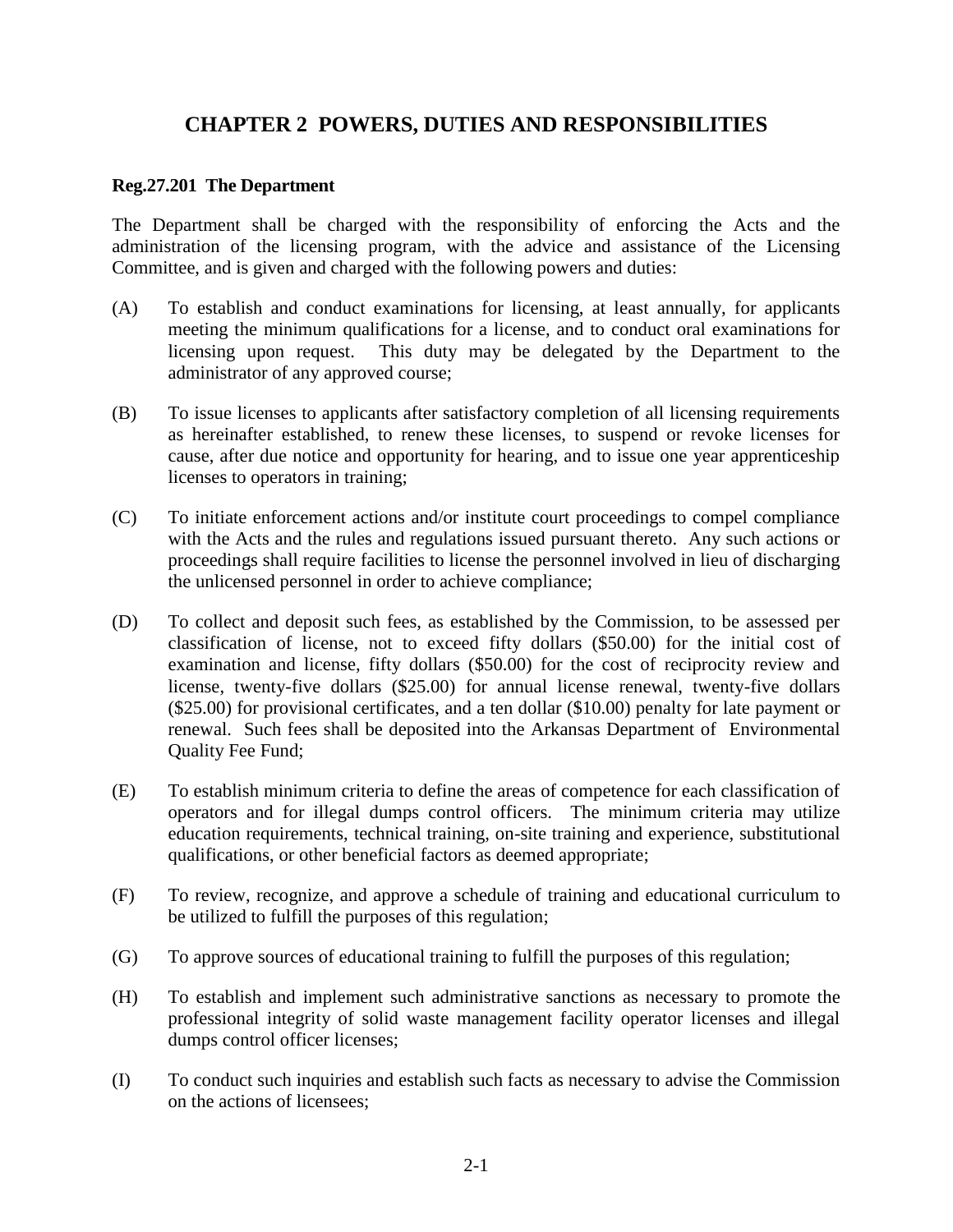- (J) To establish such administrative policies as necessary to carry out the powers and duties of the Commission; and
- (K) To issue provisional certificates as established in Reg.27.608;
- (L) To allow the Director to grant a written waiver from the solid waste management facility licensing requirements of this regulation; and
- (M) To allow the Director to withdraw a written waiver from the solid waste management facility licensing requirements for just cause by written notice to the county, municipality, governmental subdivision, public or private corporation, or other persons to whom the written waiver is being granted.

#### <span id="page-5-0"></span>**Reg.27.202 Solid Waste Licensing Committee**

The Solid Waste Licensing Committee authorized by Arkansas Code Annotated §8-6-904, as amended, is to advise and assist the Commission and the Department in the administration of the licensing program. The members of the committee shall serve as specified in the Acts. The Solid Waste Licensing Committee shall have the power and duty to:

- (A)Conduct inquiries and establish findings necessary to advise the Commission and the Department on irregularities encountered in the management of the licensing program;
- (B) Conduct inquiries and establish facts necessary to advise the Commission and the Department on the actions of licensees; and
- (C) Recommend administrative sanctions, including, but not limited to, the suspension and revocation of licenses as necessary to promote the professional integrity of solid waste **licensees**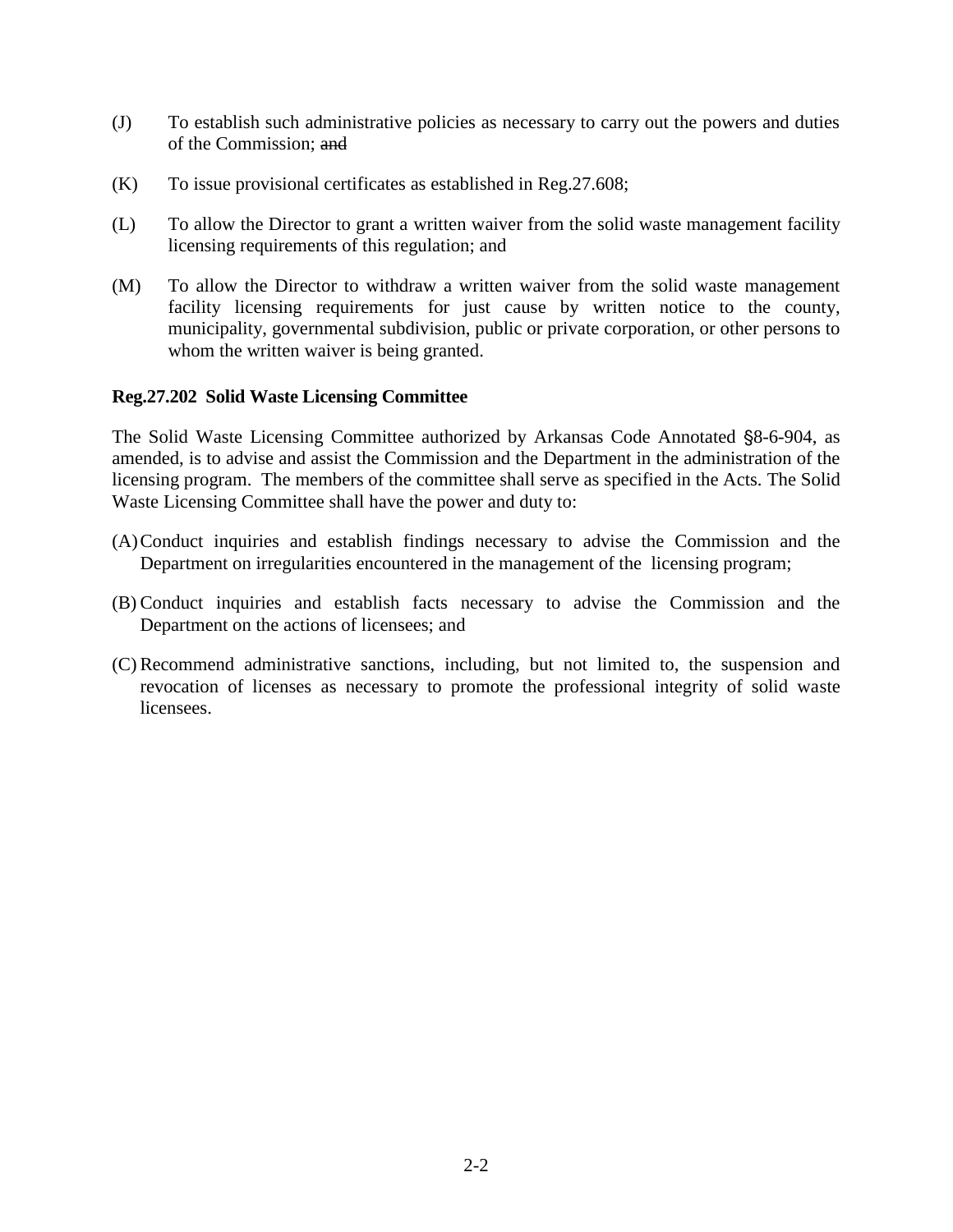#### <span id="page-6-0"></span>**CHAPTER 3 SOLID WASTE MANAGEMENT FACILITY OPERATOR LICENSING CLASSIFICATIONS**

The Department shall license persons according to their qualifications to successfully operate solid waste management facilities. This section establishes three (3) licensing classifications with levels created within each classification which are aimed at providing a professional career ladder. An operator only has to be concerned with the specific category under which they are licensed (See Appendix A-1). For purposes of this regulation, licenses will be classified as follows:

#### <span id="page-6-1"></span>**Reg.27.301 Class 1 License-- Material Recycling Facility, Solid Waste Recovery Facility, Solid Waste Processing Facility, Composting Facility, Transfer Station, Municipal Solid Waste Incinerator, Or Municipal Solid Waste Disposal Facility**

A Class 1 license is a license for the operation/management of an material recycling facility, solid waste recovery facility, solid waste processing facility, composting facility, transfer station, municipal solid waste incinerator, municipal solid waste disposal facility, or a sanitary landfill meeting the criteria of Title 40, Code of Federal Regulations, Part 258 (Subtitle D), and is eligible to receive various types of nonhazardous solid waste, including materials that require special handling or operating procedures. A Class 1 license shall be required for all operators of material recycling facilities, solid waste recovery facilities, solid waste processing facilities, composting facilities, transfer stations, municipal solid waste incinerators, and municipal solid waste disposal facilities, with at least one (1) Class 1C licensed manager or supervisor on-site at all times during periods of operation (see Appendix A-2). This requirement does not preclude brief periods of absence nor does it include the closure and post-closure care periods. (For certain exceptions allowable for transfer stations, see Reg.27.302.) The three (3) levels of a Class 1 license are as follows:

- (A)**Class 1A License**. The Class 1A license is a one-year nonrenewable apprenticeship license. It shall encompass the operational knowledge needed for the waste screening, handling, and processing aspects of the solid waste management facility. Holders of a Class 1A license shall be operators in training working under the direct supervision of a Class 1C licensed operator. Any person making application for a Class 1A apprentice license must:
	- (1) Satisfactorily complete the twenty (20) hour course of approved training designated for a Class 1A license. This course shall provide a minimum of six (6) hours of safety and waste screening for the exclusion of hazardous and polychlorinated biphenyl (PCB) wastes; and
	- (2) Satisfactorily complete a Level A examination.
- (B) **Class 1B License**. A Class 1B license is the intermediate or journeyman level of Class 1 license. A Class 1B license shall encompass operational level technical, regulatory, administrative, and management information. This level of license elevates a licensee to a fully qualified level of operator. Non-supervisory personnel may select to remain at this level of license as long as the requirement is met for having at least one (1) or Class 1C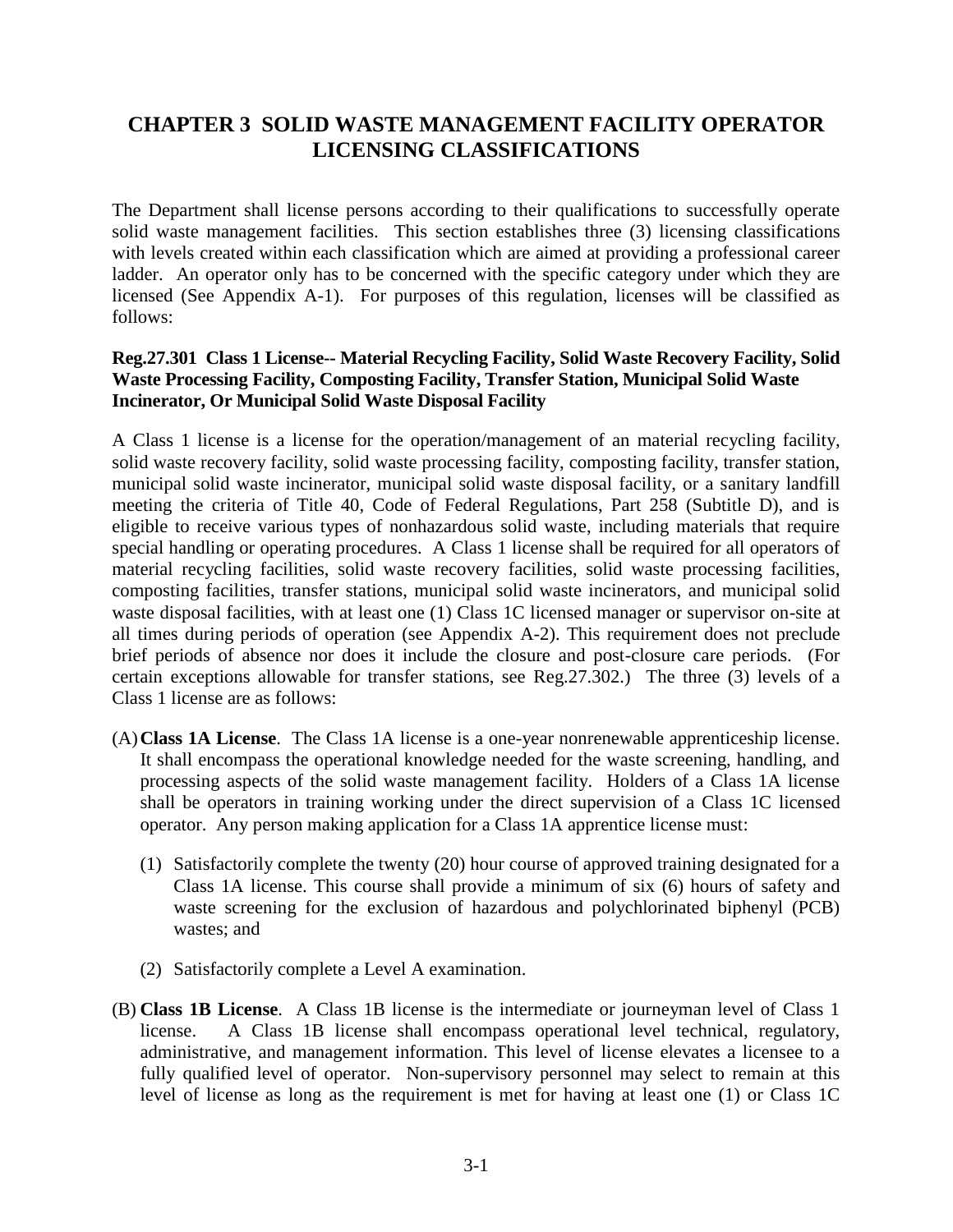licensed manager or supervisor on-site at all times during periods of operation. Any person making application for a Class 1B license must:

- (1) Hold a Level A license for a period of one (1) year;
- (2) Satisfactorily complete the twenty (20) hour course of approved training designated for a Class 1B license;
- (3) Satisfactorily complete a Class 1B examination;
- (4) Satisfactorily complete one (1) year of experience in solid waste management or operations; and
- (5) Satisfactorily carry out the responsibilities of an operator.
- (C) **Class 1C License**. The Class 1C license is the supervisory or master level of non-specialty Class 1 license. A Class 1C license shall encompass complex level technical, regulatory, administrative, and management information. Any person making application for a Class 1C license must:
	- (1) Hold a Level B license for a minimum of one (1) year;
	- (2) Satisfactorily complete the twenty (20) hour course of approved training designated for a Class 1C license;
	- (3) Satisfactorily complete a Class 1C examination;
	- (4) Satisfactorily complete two (2) years of experience in solid waste management or operations; and
	- (5) Satisfactorily carry out the responsibilities of an operator.

#### <span id="page-7-0"></span>**Reg.27.302 Special Provisions Allowed For Transfer Stations**

- (A)In instances of multiple transfer stations being owned and operated by a duly authorized solid waste management district within this state, county government within this state, municipality within this state, or other entity permitted by the Department, each site may be manned by Class 1, Level B operators as long as the oversight manager is a Class 1, Level C operator, and the oversight manager is available to provide assistance to the on-site Level B operators whenever needed. To qualify for this provision, the workplace of the oversight manager must not exceed a distance of over one-hundred (100) miles from the transfer station.
- (B) In instances of multiple transfer stations as established above in Reg.27.302 (A), Class 1, Level A operators may be supervised by Class 1, Level B operators.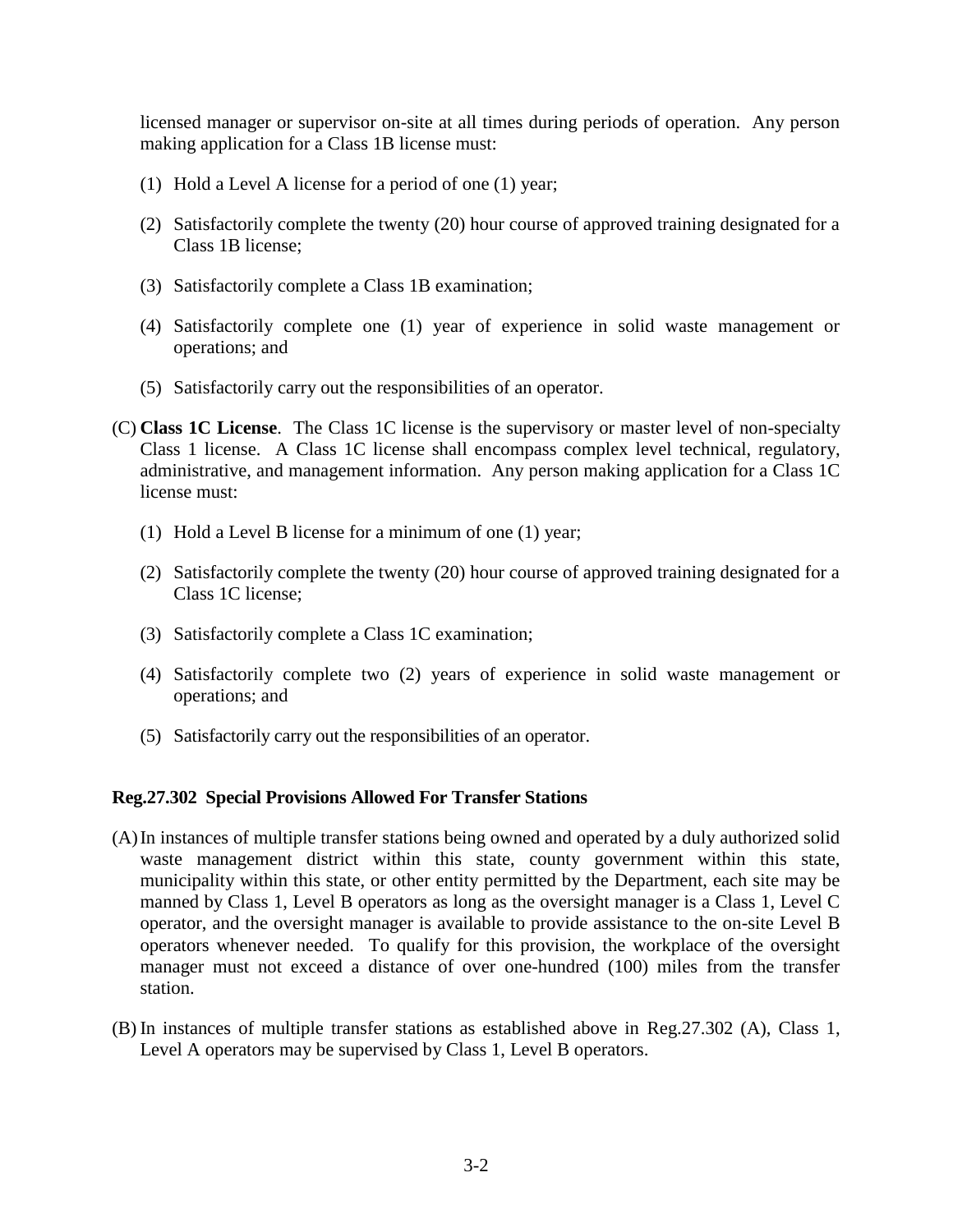#### <span id="page-8-0"></span>**Reg.27.303 Class 2 License--Class III Or Class IV Landfills**

A Class 2 is a license for the operation/management of solid waste disposal facilities or landfills not subject to the requirements of Title 40, Code of Federal Regulations, Part 258 (Subtitle D). A Class 2 license is required for all operators of solid waste disposal facilities or landfills not subject to Title 40, Code of Federal Regulations, Part 258 (Subtitle D), with at least one (1) Class 2C licensed manager or supervisor on-site at all times during periods of operation (see Appendix A-2). This requirement does not preclude brief periods of absence nor does it include closure and post-closure care periods. The three (3) levels of a Class 2 license are as follows:

- (A)**Class 2A License**. The Class 2A license is a one-year nonrenewable apprenticeship license. It shall encompass operational knowledge needed for the waste screening, handling, and processing aspects of the solid waste management facility. Holders of a Class 2A license shall be operators in training working under the direct supervision of a Class 2C licensed operator. Any person making application for a Class 2A apprentice license must:
	- (1) Satisfactorily complete the twenty (20) hour course of approved training designated for a Class 2A license. This course shall provide a minimum of six (6) hours of safety and waste screening for the exclusion of hazardous and polychlorinated biphenyl (PCB) wastes; and
	- (2) Satisfactorily complete a Level A examination.
- (B) **Class 2B License**. A Class 2B license is the intermediate or journeyman level Class 2 license. A Class 2B license shall encompass operational level technical, regulatory, administrative, and management information. This level of license elevates a licensee to a fully qualified level of operator. Non-supervisory personnel may select to remain at this level of license as long as the requirement is met for having at least one (1) Class 2C licensed manager or supervisor on-site at all times during periods of operation. Any person making application for a Class 2B license must:
	- (1) Hold a Level A license for a period of one (1) year;
	- (2) Satisfactorily complete the twenty (20) hour course of approved training designated for a Class 2B license;
	- (3) Satisfactorily complete a Class 2B examination;
	- (4) Satisfactorily complete one (1) year of experience in solid waste management or operation; and
	- (5) Satisfactorily carry out the duties of an operator.
- (C) **Class 2C License**. The Class 2C license is the supervisory or master level of Class 2 license. The Class 2C license shall encompass complex level technical, regulatory, administrative, and management information. Any person making application for a Class 2C license must:
	- (1) Hold a Level B license for a minimum of one (1) year;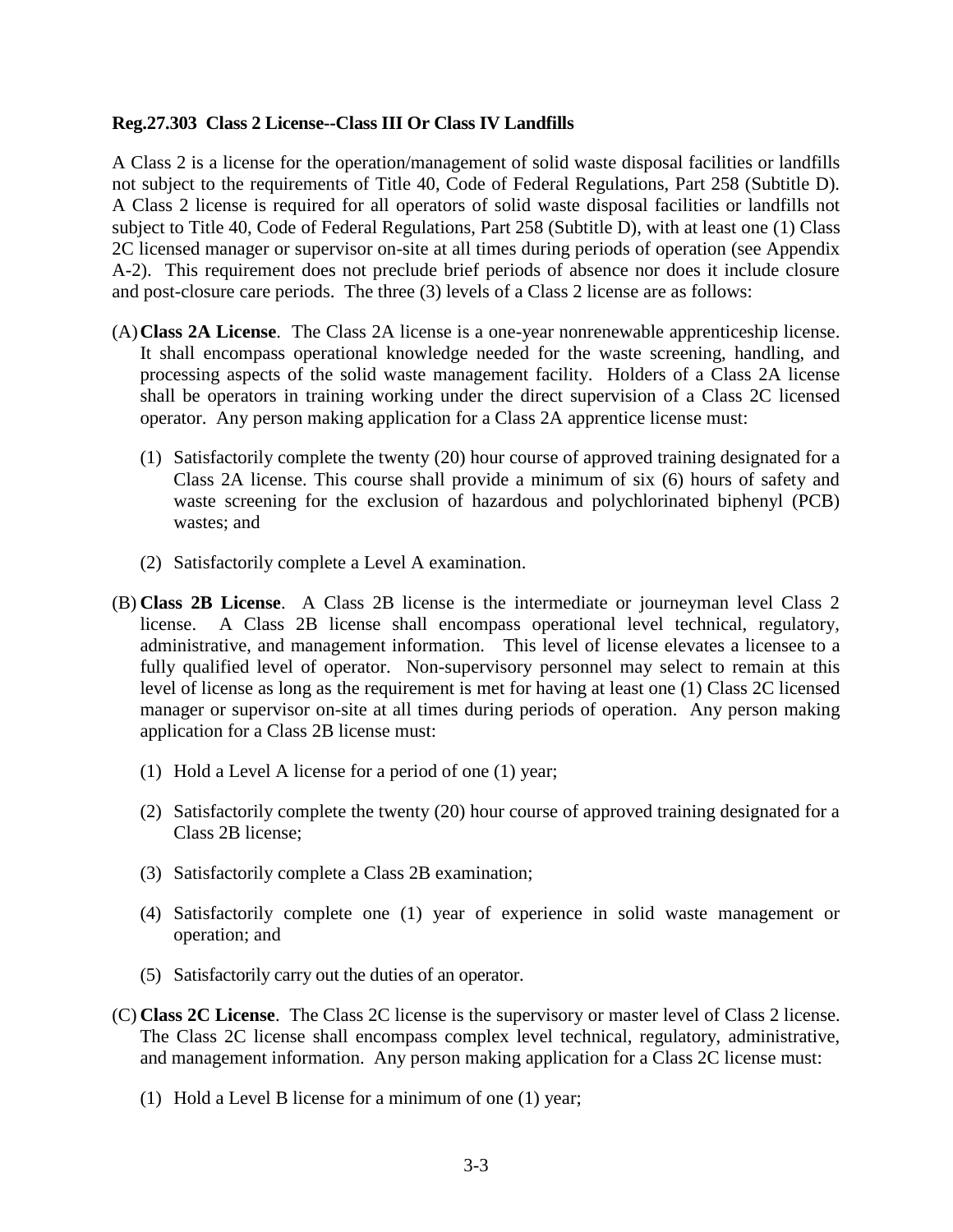- (2) Satisfactorily complete the twenty (20) hour course of approved training designated for a Class 2C license;
- (3) Satisfactorily complete a Class 2C examination;
- (4) Satisfactorily complete two (2) years of experience in solid waste management or operation; and
- (5) Satisfactorily carry out the responsibilities of an operator.

#### <span id="page-9-0"></span>**Reg.27.304 Class 3 License--Waste Tire Processing Facility Or Other Related Solid Waste Management Facility**

A Class 3 license is a license for the operation/management of a waste tire processing facility or other related solid waste management facility. A Class 3 license shall be required for all operators of waste tire processing facilities and other related solid waste management facilities with at least one (1) Class 3C licensed manager or supervisor on-site at all times during periods of operation (see Appendix A-2). This requirement does not preclude brief periods of absence nor does it include the closure and post-closure care periods. The three (3) levels of Class 3 licenses are as follows:

- (A)**Class 3A License**. The Class 3A license is a one-year nonrenewable apprenticeship license. It shall encompass operational knowledge needed for the waste screening, handling, and processing aspects of the solid waste management facility. Holders of a Class 3A license shall be operators in training working under the direct supervision of a Class 3C licensed operator. Any person making application for a Class 3A apprentice license must:
	- (1) Satisfactorily complete the twenty (20) hour course of approved training designated for a Class 3A license. This course shall provide a minimum of six (6) hours of safety and waste screening for the exclusion of hazardous and polychlorinated biphenyl (PCB) wastes; and
	- (2) Satisfactorily complete a Level A examination.
- (B) **Class 3B License**. The Class 3B license is the intermediate or journeyman level of Class 3 license. The Class 3B license shall encompass operational level technical, regulatory, administrative, and management information. This level of license elevates a licensee to a fully qualified level of operator. Non-supervisory personnel may select to remain at this level of license as long as the requirement is met for having at least one (1) Class 3C licensed manager or supervisor on- site at all times during periods of operation. Any person making application for a Class 3B license must:
	- (1) Hold a Level A license for a period of one (1) year;
	- (2) Satisfactorily complete the twenty (20) hour course of approved training designated for a Class 3B license;
	- (3) Satisfactorily complete a Class 3B examination;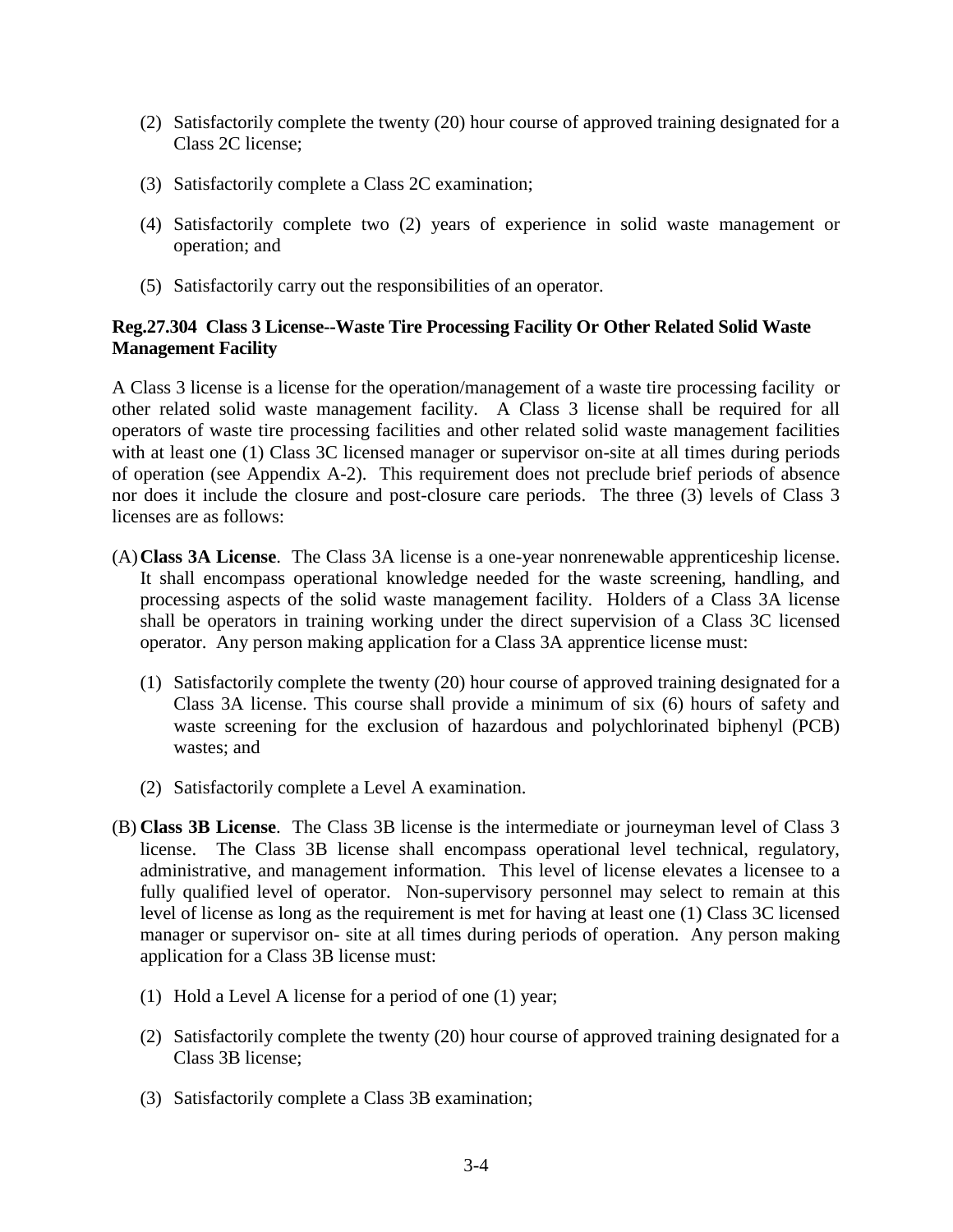- (4) Satisfactorily complete one (1) year of experience in solid waste management or operation; and
- (5) Satisfactorily carry out the duties of an operator.
- (C) **Class 3C License**. The Class 3C license is the supervisory or master level of Class 3 license. The Class 3C license shall encompass complex level technical, regulatory, administrative, and management information. Any person making application for a Class 3C license must:
	- (1) Hold a Level B license for a minimum of one (1) year;
	- (2) Satisfactorily complete the twenty (20) hour course of approved training designated for a Class 3C license;
	- (3) Satisfactorily complete a Class 3C examination;
	- (4) Satisfactorily complete two (2) years of experience in solid waste management or operation; and
	- (5) Satisfactorily carry out the responsibilities of an operator.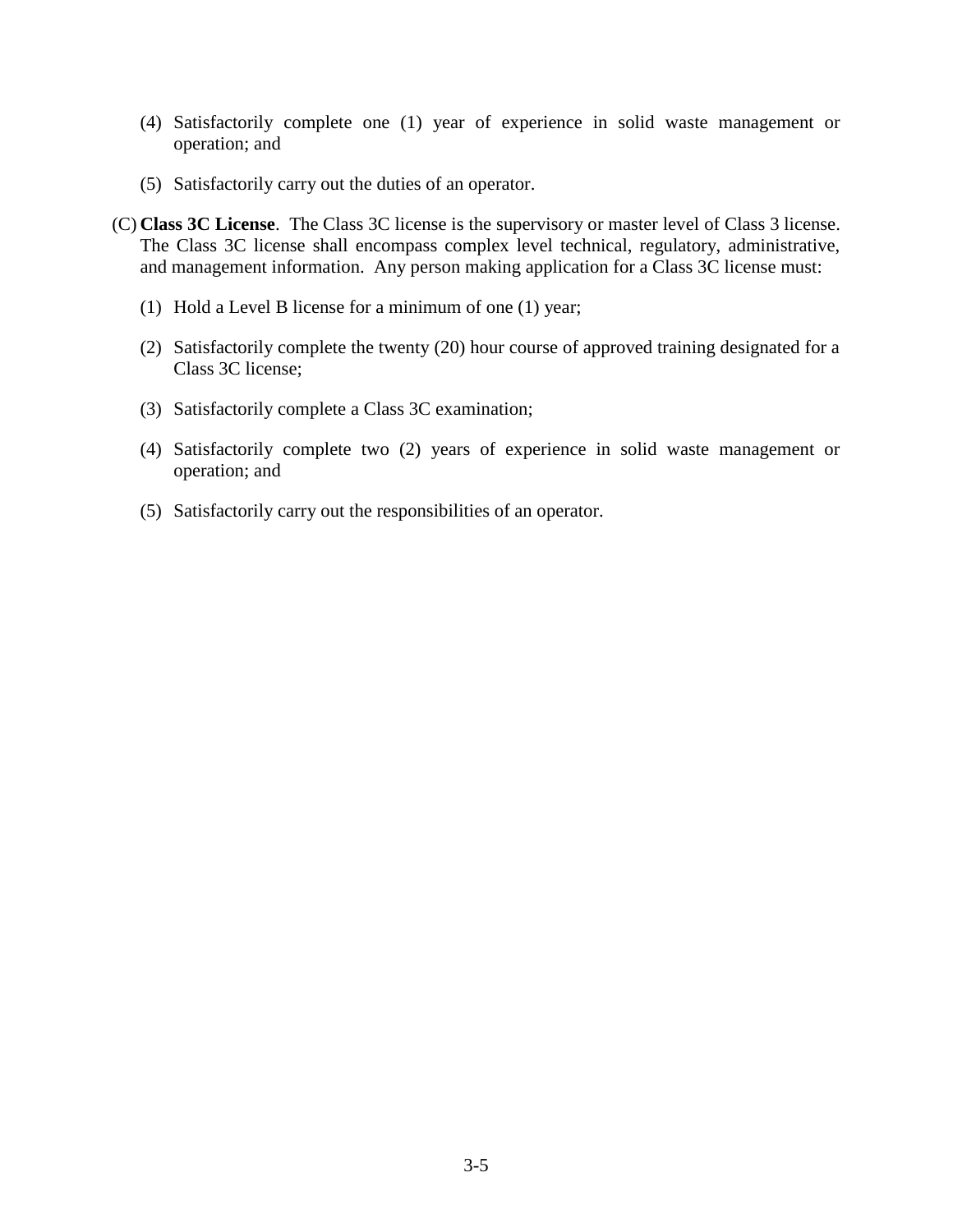#### **CHAPTER 4 OTHER CERTIFICATION AREAS**

#### <span id="page-11-1"></span><span id="page-11-0"></span>**Reg.27.401 Licensing Of Illegal Dumps Control Officers**

The Department shall license persons according to their qualifications to successfully perform the duties of illegal dumps control officers. This section establishes one (1) licensing category. Any person making application for an Illegal Dumps Control Officer license must:

(1) Satisfactorily complete the approved training designated for illegal dumps control officers;

(2) Satisfactorily complete an examination designated for illegal dumps control officers;

(3) Provide proof of employment as an employee of a regional solid waste management district, county government, or the Department; and

(4) All eligible applicants will be required to take an oath and be sworn in as an Illegal Dumps Control Officer by the Hearing Officer of the Commission as a requirement for certification and empowerment.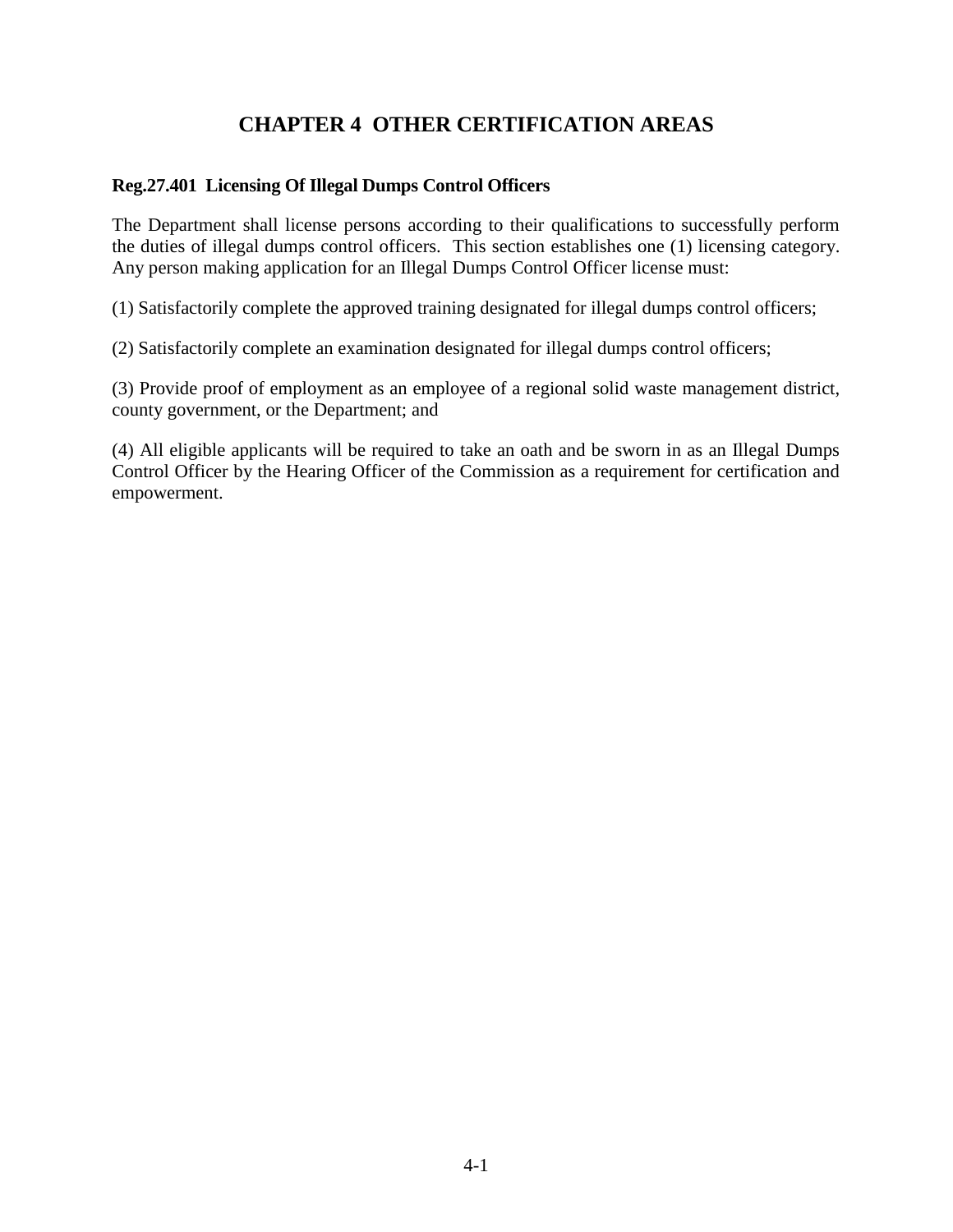#### **CHAPTER 5 TRAINING/EDUCATION**

#### <span id="page-12-1"></span><span id="page-12-0"></span>**Reg.27.501 Sources Of Training**

For purposes of this regulation, training requirements may be, at a minimum, acquired from the following sources, provided that such training course, presentation, demonstration, workshop, seminar, or other agenda items receive prior approval of the Department.

(1) Southern Arkansas University Tech - Arkansas Environmental Academy;

(2) Arkansas Environmental Federation;

(3) Solid Waste Association of North America (SWANA);

(4) University of Arkansas at Fort Smith;

(5) Southern Environmental Enforcement Network (SEEN);

(6) United States Environmental Protection Agency (EPA); and

(7) Other sources approved by the Department.

#### <span id="page-12-2"></span>**Reg.27.502 Continuing Education-Operators**

All B and C level licenses issued under Chapter 3 of this regulation require a minimum of six (6) hours of approved solid waste training yearly for continuing education. This continuing education requirement must be met yearly for license renewal eligibility.

#### <span id="page-12-3"></span>**Reg.27.503 Continuing Education-Illegal Dumps Control Officers**

All licenses issued under Chapter 4 of this regulation require a minimum of three (3) hours of approved solid waste or environmental enforcement training yearly for continuing education. This continuing education requirement must be met yearly for license renewal eligibility.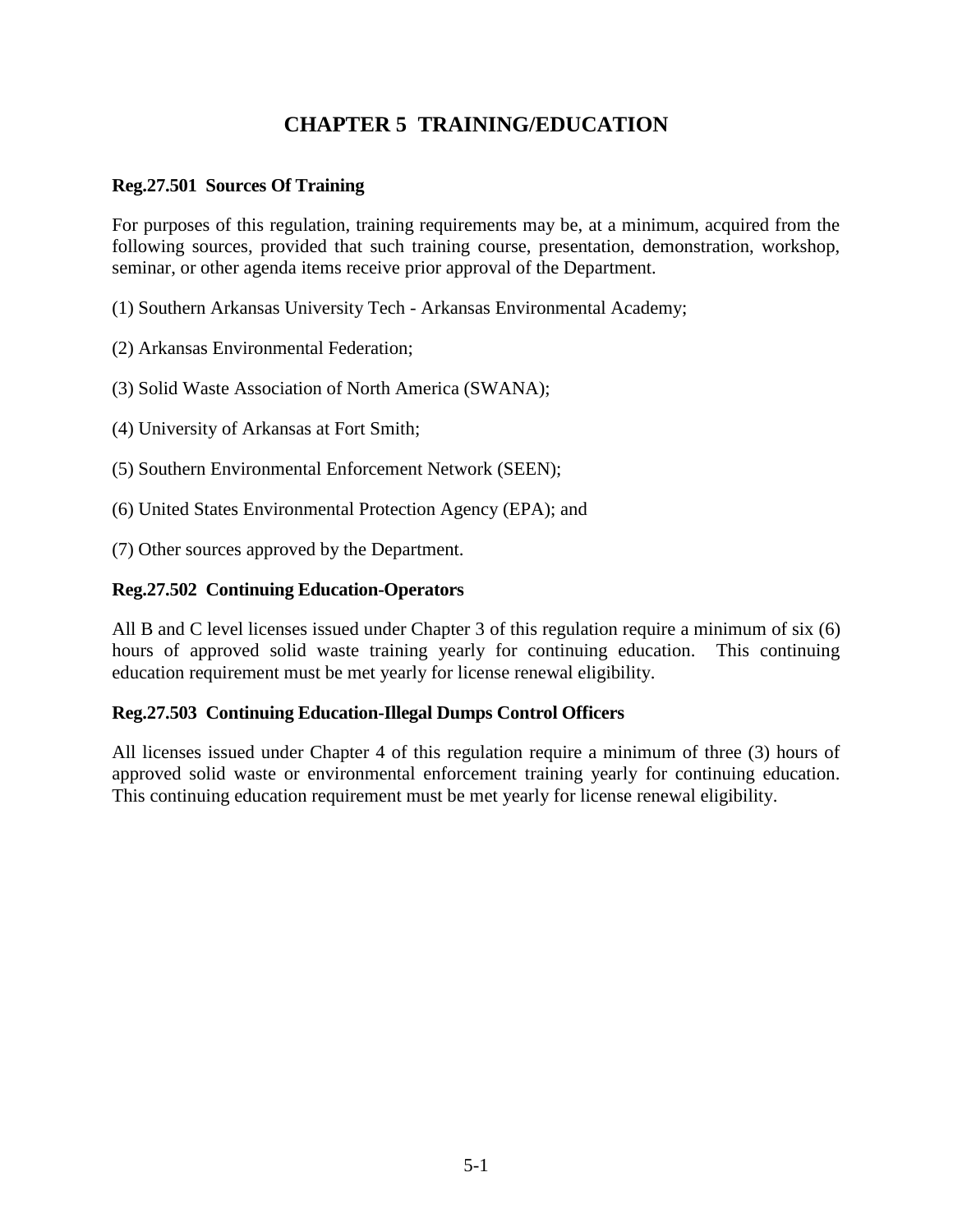#### **CHAPTER 6 ADMINISTRATION**

#### <span id="page-13-1"></span><span id="page-13-0"></span>**Reg.27.601 Request For Examination**

Any person desiring to take an examination for which they are otherwise eligible and are unable to attend a scheduled examination established by the Department under Reg.27.201, of this regulation may schedule a date by filing a request with the Arkansas Department of Environmental Quality.

#### <span id="page-13-2"></span>**Reg.27.602 License Renewal**

All Illegal Dumps Control Officer licenses and all Level B and Level C operator licenses are subject to annual renewal. Annual licensing periods run from July 1 through June 30 yearly. Level A (apprenticeship) operator licenses are nonrenewable; all other licenses shall be renewable upon application, if applicants meet the renewal requirements set forth by the Commission in Reg.27.502 and Reg.27.503. No later than May of every year, all current licensees will be mailed a license renewal request form to complete and return to the Department with the appropriate fee. An administrative handling fee for late renewal will be assessed any operator failing to renew their license by July 1.

#### <span id="page-13-3"></span>**Reg.27.603 Lapsed License**

Any operator or illegal dumps control officer whose license has lapsed for a period of over one (1) year will be required to take a new examination before license consideration. For operator licenses, the classification at which the operator would be re-examined will be at the discretion of the Department.

#### <span id="page-13-4"></span>**Reg.27.604 Revocation Of License**

The Department, with the advice and the assistance of the Solid Waste Licensing Committee, may revoke or suspend licenses for cause, or impose sanctions against the license of an operator or illegal dumps control officer provided that (1) the Department finds that the licensee has practiced fraud or deception; (2) that reasonable care, judgment, or the application of knowledge or ability was not exercised in the performance of their responsibilities or (3) the licensee is incompetent, unable, or unwilling to perform their responsibilities.

The Department shall provide notice of such action to the licensee by certified mail. The licensee has a period not to exceed thirty (30) days in which to file an appeal pursuant to Pollution Control and Ecology Commission Regulation 8, Administrative Procedures.

#### <span id="page-13-5"></span>**Reg.27.605 Reciprocity**

The Department may issue a comparable operator license, without additional course hours or examination, to any applicant who holds a current operator license in any state, territory, or possession of the United States, or any country, provided that the licensing requirements under which that person was certified do not conflict with the provisions of this regulation and are of an equal or greater standard. For requests of reciprocity, said state, territory, or possession must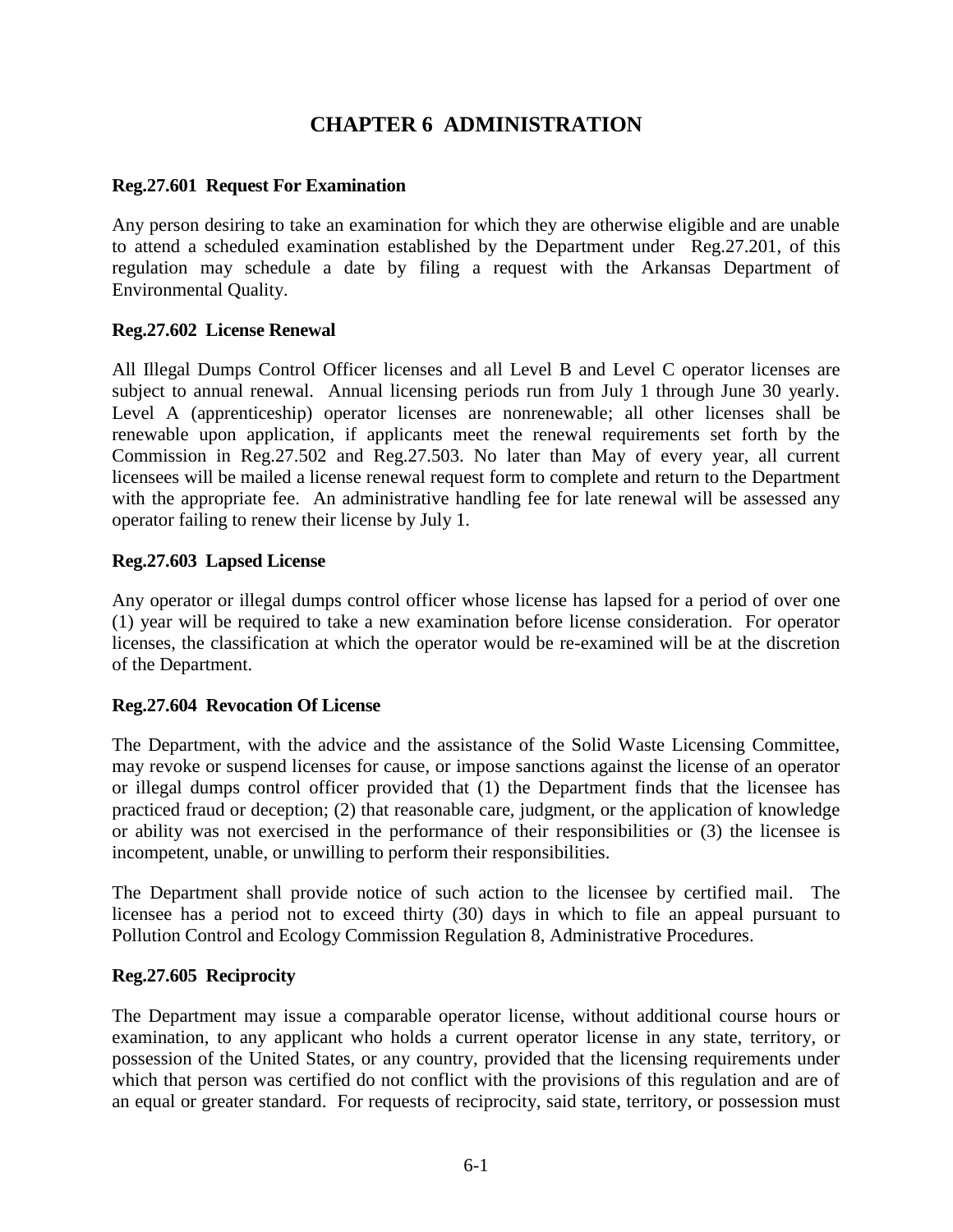extend reciprocity privileges to operators certified by the State of Arkansas in accordance with the provisions of this regulation.

#### <span id="page-14-0"></span>**Reg.27.606 Apprenticeship License**

Immediately upon employment of an unlicensed operator, solid waste management facility will notify the Department in writing requesting entry of the operator-in-training into the apprenticeship program. Within one-hundred and eighty (180) days of the date of entrance into the program, operator-in-training will comply with the requirements of the desired Level A apprenticeship program as established in Chapter 3 of this regulation and make application to the Department for a Level A operator license.

#### <span id="page-14-1"></span>**Reg.27.607 Multiple Licenses**

Operators may opt to hold more than one classification of license. Additionally, an individual may hold both an operator license and an illegal dumps control officer license. The licensing requirements for each license must be met, although overlapping requirements do not have to be duplicated. One approved course consisting of a minimum of six (6) hours of solid waste training yearly will satisfy the continuing education requirement for all licenses that are current.

#### <span id="page-14-2"></span>**Reg.27.608 Provisional Certificate**

The Department may issue, at its discretion, a provisional license to any operator who can show just cause. Provisional certificates shall be for a one (1) year period but may be renewed or extended for just cause. A provisional certificate shall allow an operator to operate only the specific facility at which the operator is employed at the time of certification, and will allow a facility to remain in compliance regarding the issue of operator certification while said operator works toward fulfilling the requirements for the necessary category and level of license needed for the particular facility at which the operator is employed. Granting of provisional certification shall be contingent upon Department determination that an emergency situation exists that could result in facility shut down for failure to meet the operator licensing requirement. Illegal dumps control personnel are not eligible for provisional status.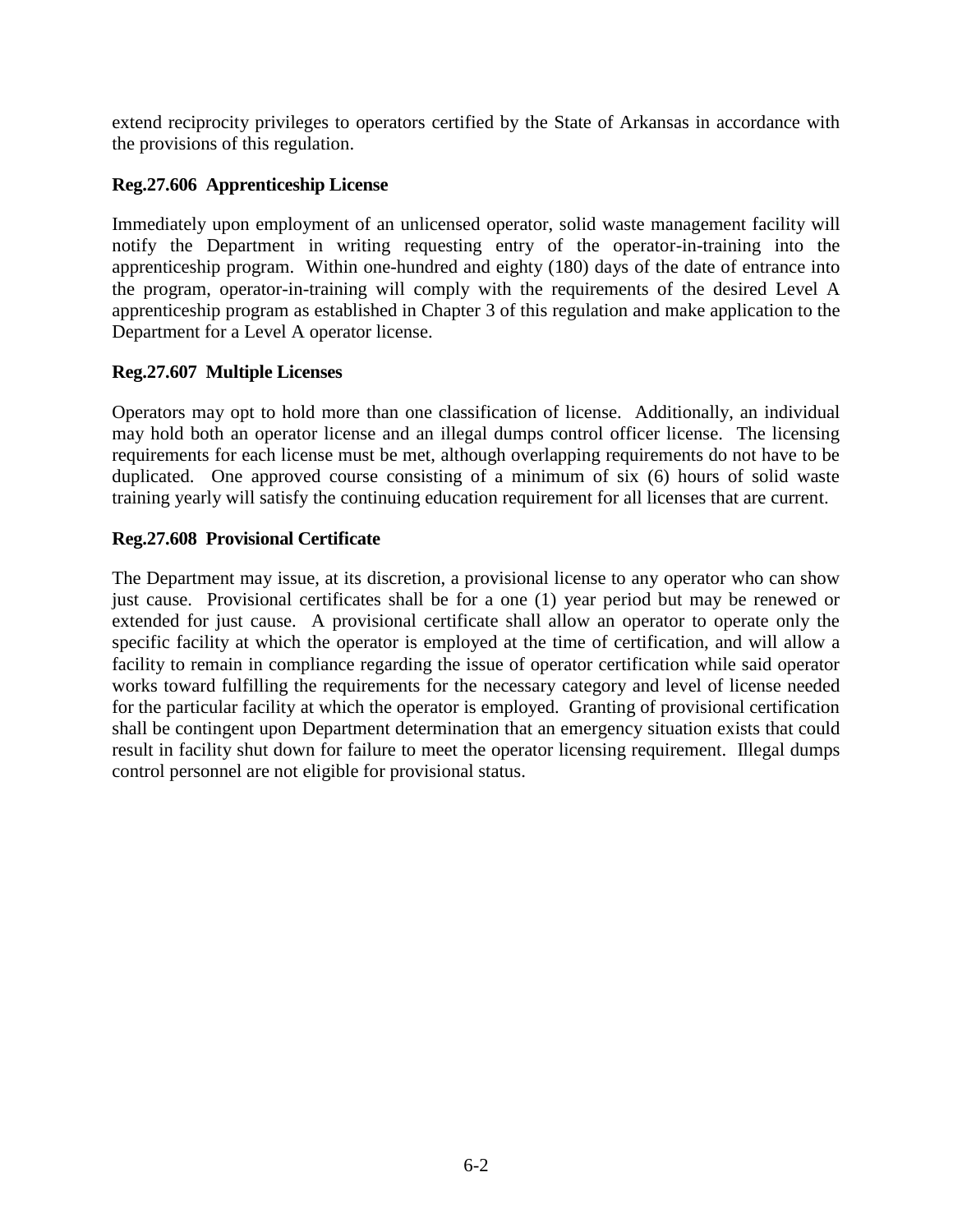#### **CHAPTER 7 EFFECTIVE DATE**

#### <span id="page-15-1"></span><span id="page-15-0"></span>**Reg.27.701 Description**

This regulation shall be effective ten (10) days after filing with the Secretary of State, the State Library, and the Bureau of Legislative Research following adoption by the Commission.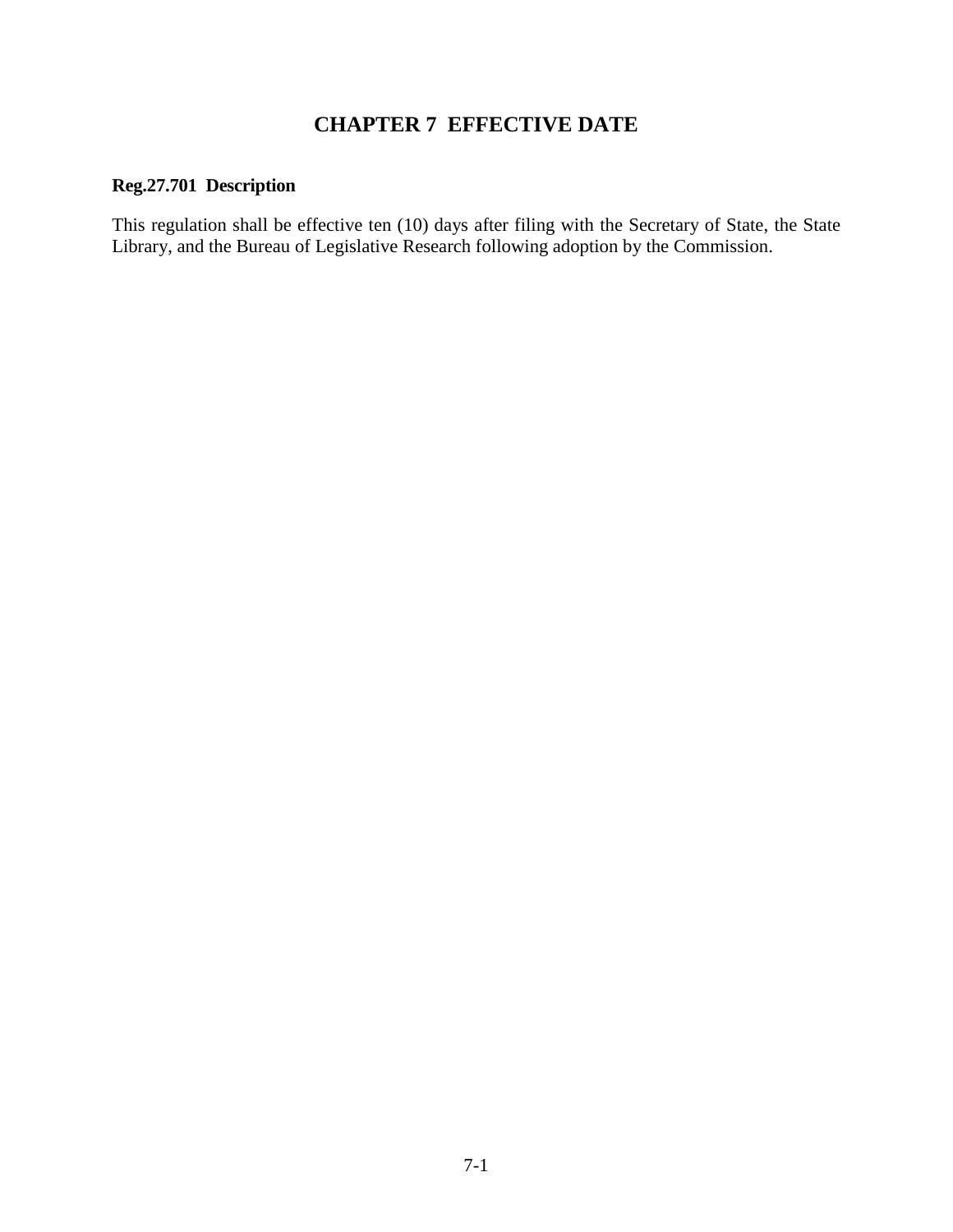## **ARKANSAS POLLUTION CONTROL AND ECOLOGY COMMISSION**



# **REGULATION NO. 27 APPENDIX A**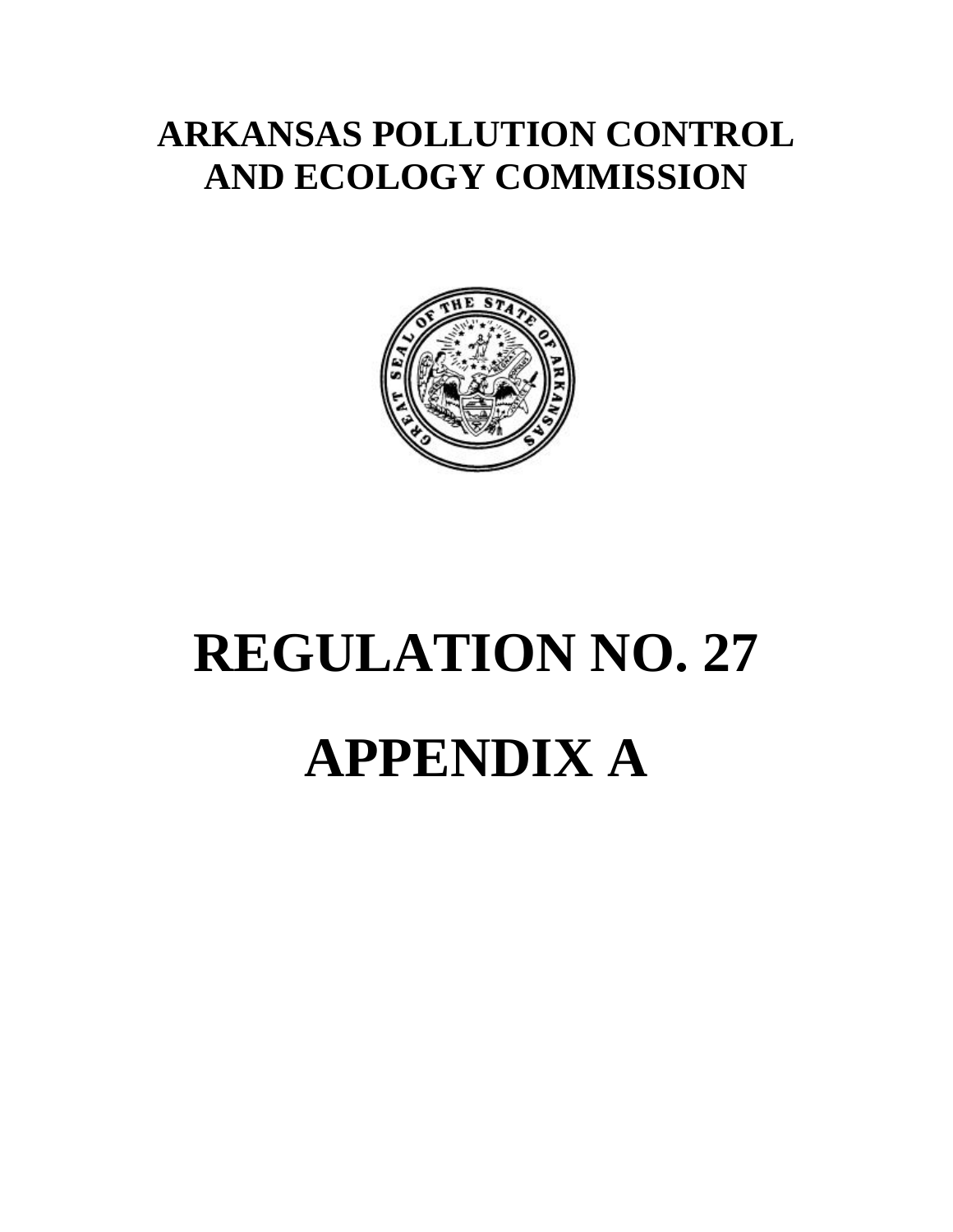#### <span id="page-17-0"></span>**APPENDIX A-1: AT WHAT TYPE OF FACILITY DO YOU WORK?**

| <b>CLASS 1</b>                                                                                                                                                                                                                                                                                                | <b>CLASS 2</b>                                                                     | <b>CLASS 3</b>                                                                                          |
|---------------------------------------------------------------------------------------------------------------------------------------------------------------------------------------------------------------------------------------------------------------------------------------------------------------|------------------------------------------------------------------------------------|---------------------------------------------------------------------------------------------------------|
| <b>Transfer Station,</b><br><b>Material Recycling Facility</b><br>(MRF), Solid Waste Recovery<br><b>Facility (WRF), Solid Waste</b><br><b>Processing Facility,</b><br><b>Municipal Solid Waste</b><br><b>Incinerator, Composting</b><br><b>Facility, or Municipal Solid</b><br><b>Waste Disposal Facility</b> | <b>Non-Subtitle D Disposal</b><br><b>Facility</b><br>(Class 3 or Class 4 Landfill) | <b>Waste Tire Processing Facility</b><br>or<br><b>Related Solid Waste</b><br><b>Management Facility</b> |
| Class - Level A                                                                                                                                                                                                                                                                                               | Class 2 - Level A                                                                  | Class 3 - Level A                                                                                       |
| Apprentice or Operator in                                                                                                                                                                                                                                                                                     | Apprentice or Operator in                                                          | Apprentice or Operator in                                                                               |
| <b>Training</b>                                                                                                                                                                                                                                                                                               | <b>Training</b>                                                                    | <b>Training</b>                                                                                         |
| Class 1 - Level B                                                                                                                                                                                                                                                                                             | Class 2 - Level B                                                                  | Class 3 - Level B                                                                                       |
| Intermediate or Journeyman                                                                                                                                                                                                                                                                                    | Intermediate or Journeyman                                                         | Intermediate or Journeyman                                                                              |
| Class 1 - Level C                                                                                                                                                                                                                                                                                             | Class 2 - Level C                                                                  | Class 3 - Level C                                                                                       |
| Supervisory or Master                                                                                                                                                                                                                                                                                         | <b>Supervisory or Master</b>                                                       | Supervisory or Master                                                                                   |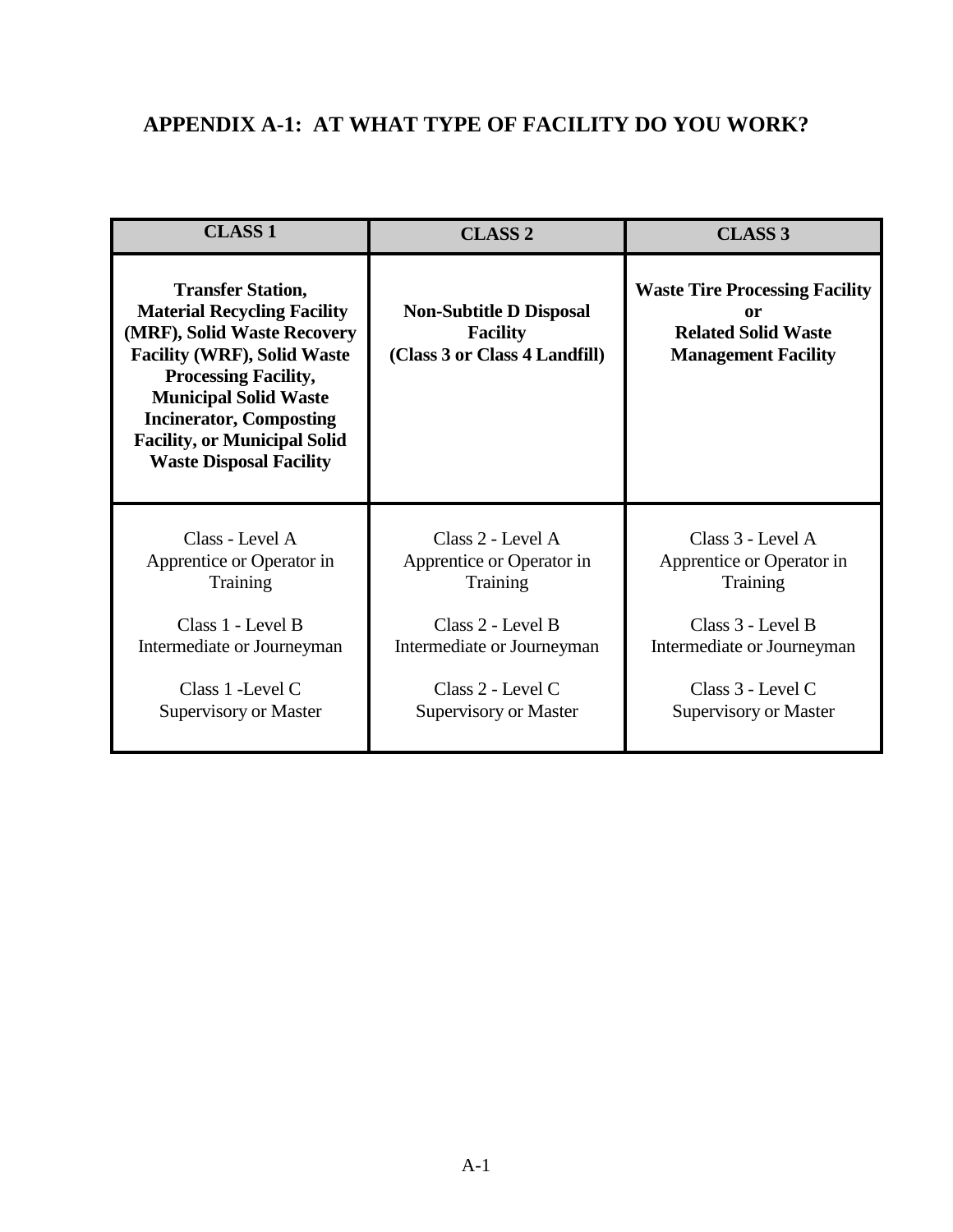#### <span id="page-18-0"></span>**APPENDIX A-2: GUIDELINES FOR DETERMINING WHO NEEDS A SOLID WASTE OPERATOR LICENSE**

#### WHO DOES:

1. A person who performs any operation at a solid waste management facility requiring individual judgment which may directly affect the proper operation of the solid waste management facility. "Operator" shall not be deemed to include an official solely exercising general administrative supervision.

2. Any person performing waste screening for the exclusion of hazardous and polychlorinated biphenyl (PCB) wastes, except as excluded below in WHO DOES NOT, No. 18.

3. Any employee of a solid waste management facility who makes decisions as to where or how to dispose of waste.

4. Any employee of a solid waste management facility which physically and/or directly handles household garbage or operates associated equipment and meets the definition of an operator as defined above.

5. Operators of any solid waste management facility required to be permitted by the Department.

6. Persons who operate grinding, shredding, compacting, or baling equipment.

7. Any of the persons listed in the WHO DOES NOT section below which for some reason occasionally or temporarily fills in for someone or performs any duty as listed in the WHO DOES section of this Guideline.

#### WHO DOES NOT:

1. A person who does not perform any operation at a solid waste management facility requiring individual judgment which may directly affect the proper operation of the solid waste management facility. Exclusions under this provision apply to personnel who perform repetitive tasks, who do not exercise any decision making authority and who work in a confined area which allows for direct supervision by an appropriately licensed individual. Examples of personnel who may meet this provision are: (a) municipal solid waste incinerator floor workers who are engaged in the loading of solid waste into an incinerator unit and/or municipal solid waste incinerator floor workers who engage in the cleaning up of spilled waste debris from the floor of the building. These workers shall receive direct supervision from a licensed operator who is present and who is responsible for checking all gauges, monitoring the operations, and performing all pertinent responsibilities which directly affect the proper operation of the facility; (b) waste tire processing facility workers whose sole duty is the loading of waste tires and waste tire residuals on a conveyor belt and who are directly supervised by a licensed operator who makes all decisions and performs all duties which directly affect the proper operation of the facility; and (c) waste tire processing facility workers or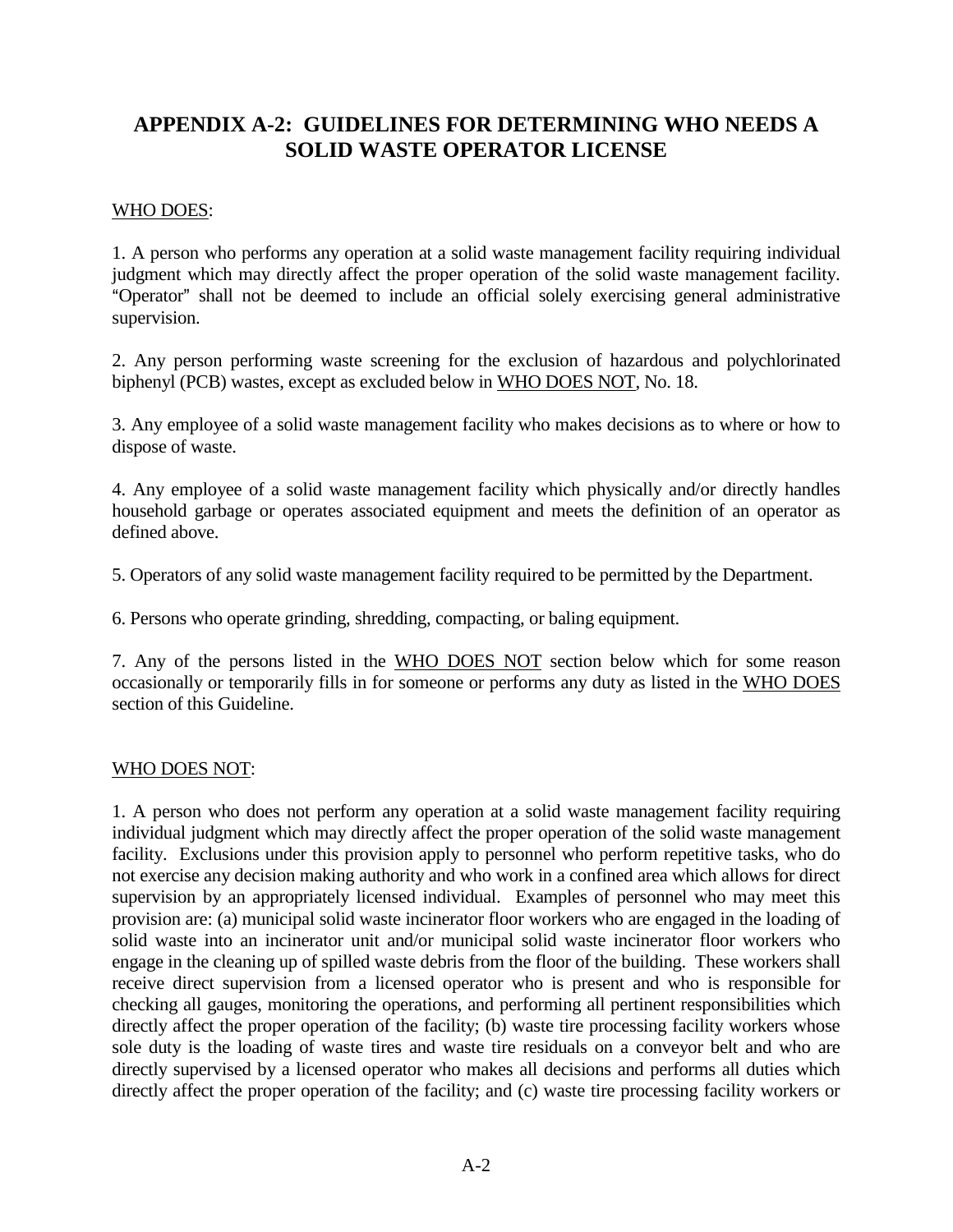other individuals who engage in loading of waste tires and/or waste tire residuals onto a truck or trailer at an abatement site for the purpose of transporting said waste to a permitted site.

2. Commercial collectors and haulers. They are licensed by the Regional Solid Waste Management Districts.

3. Persons picking up blown litter.

4. Persons engaged in cell construction at a landfill.

5. Shop mechanics whose sole duties are to repair or perform service on landfill equipment.

6. Office personnel who have no duties or responsibilities which affect the management of the waste at a facility such as waste screening or making decisions regarding waste handling or disposal, except as excluded below in WHO DOES NOT, No. 18.

7. Clerks or other persons who weigh trucks and make out tickets but who do not screen the waste or decide where the waste is to be disposed or how, except as excluded below in WHO DOES NOT, No. 18.

8. Persons whose sole duty is to perform dirt work away from the working face/active cell of a landfill.

9. Persons who haul dirt and dump it where an operator instructs and leave it for an operator to manage.

10. Persons who haul and deposit yard waste at a composting facility but who do not perform duties such as operation of the facility or the grinding up or turning of the waste.

11. Transfer station truck drivers who do not operate the transfer facility or perform any other operational duties such as compacting of the waste.

12. Persons who are employed by a Waste Tire Processing Facility for the sole purpose of making a new product from the recycled rubber.

13. Persons employed by a tire dealership who operate a tire splitter for the sole benefit of that dealership.

14. Secretarial or clerical personnel employed by a Waste Tire Processing Facility who have no duties or responsibilities which affect the management of the waste.

15. Truck drivers or other individuals (whether facility employees or contract workers) who transport waste to private Class III industrial landfills where an operator screens and takes over the disposal decisions, duties, and responsibilities.

16. Persons who haul their own generated waste to a solid waste management facility.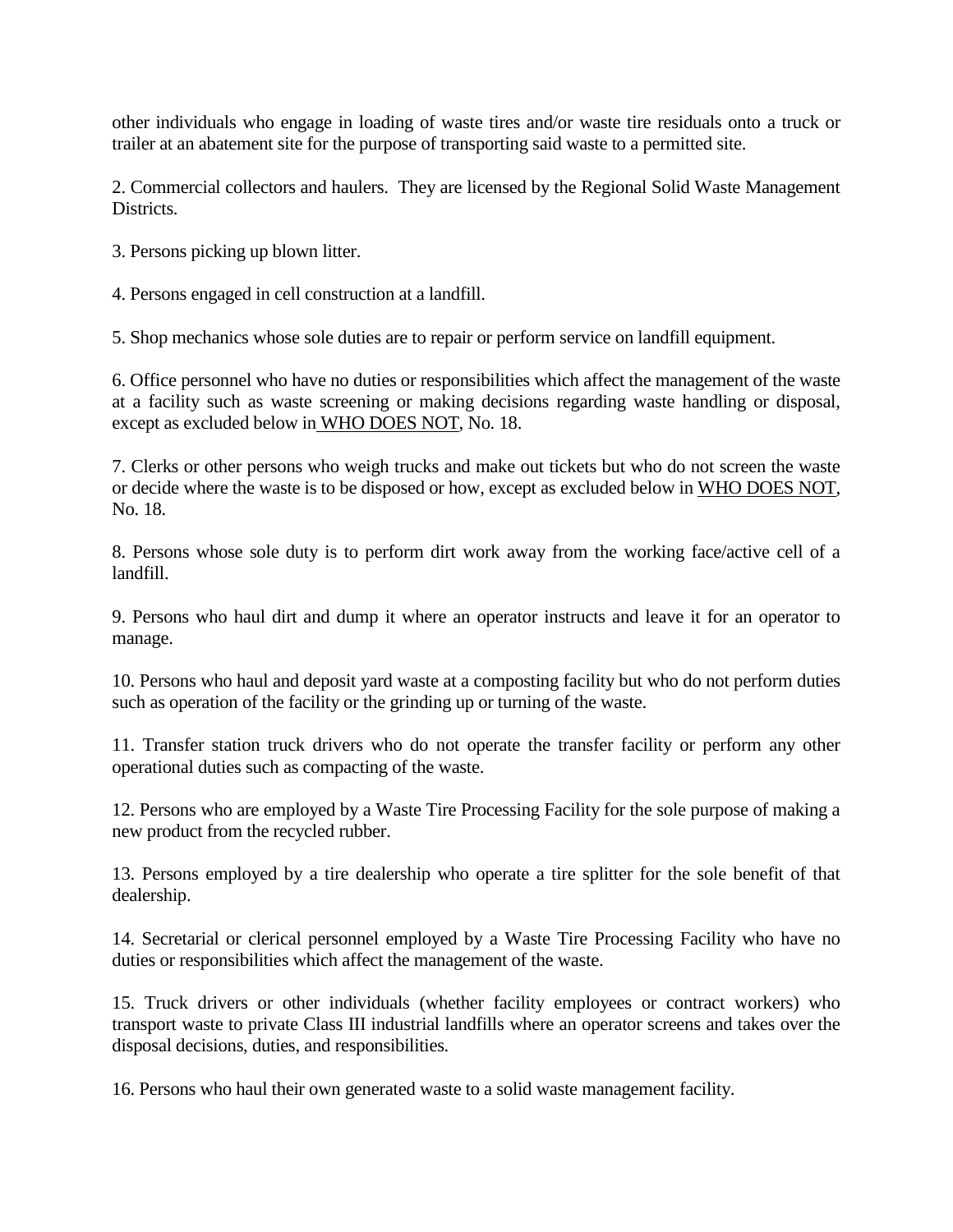17. Persons overseeing closure and post-closure care.

18. Landfill gate keepers, office personnel, or clerks whose sole operational duty is limited to waste screening, as long as said personnel maintain a minimum of six (6) hours of training yearly in waste screening for the exclusion of hazardous and polychlorinated biphenyl (PCB) wastes with record of training hours to be maintained at the facility.

19. Persons engaged in the abatement of illegal solid waste disposal sites (illegal dumps).

NOTE: This Guideline is provided as an aid in determining which solid waste management facility personnel meet the statutory definition of "operator" and may not directly address all duties areas and responsibilities of solid waste management facility personnel. However, additional information may be secured by contacting the Solid Waste Management Division, Licensing Program.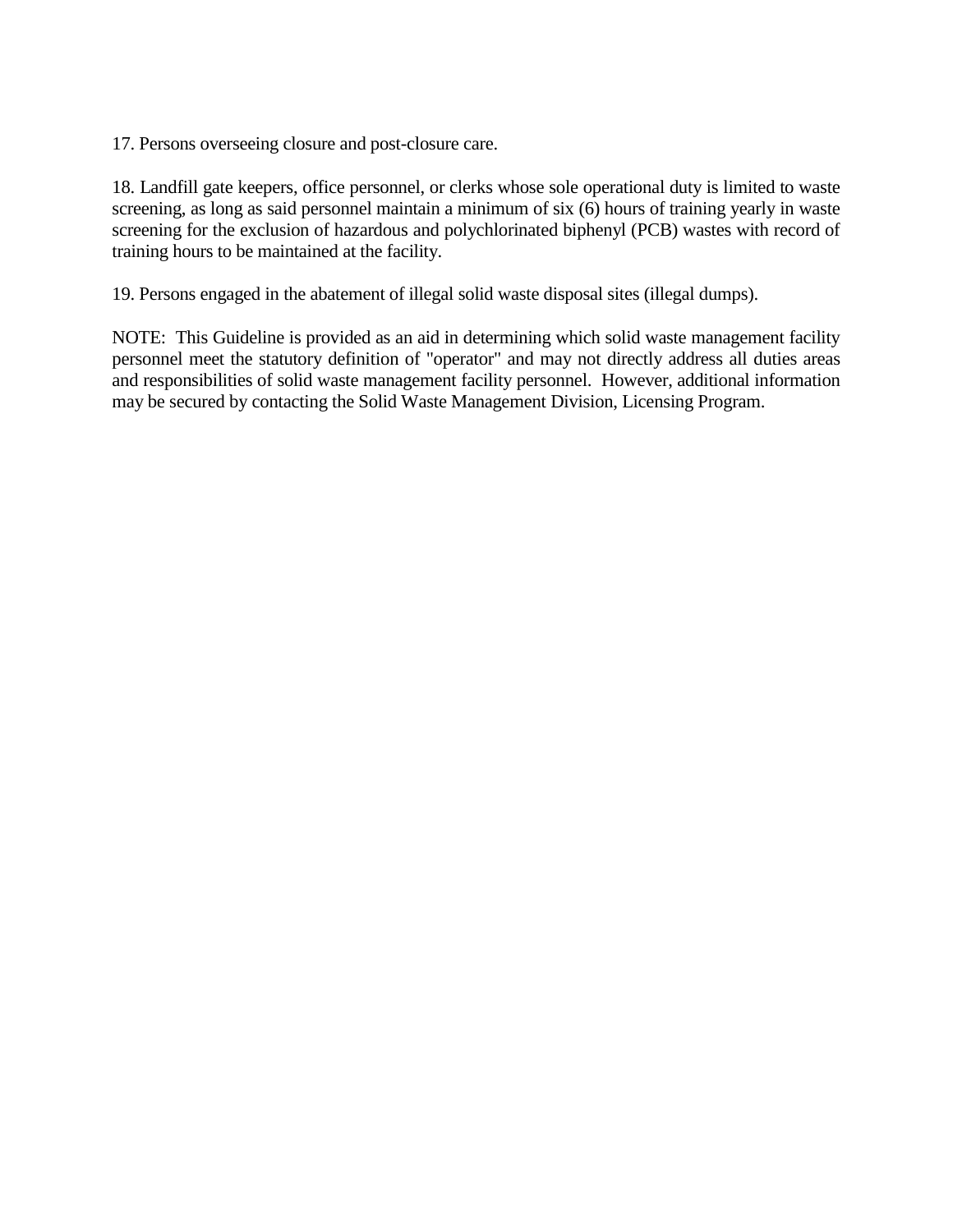| <b>ARKANSAS REGISTER</b> |                                                                      |
|--------------------------|----------------------------------------------------------------------|
|                          | <b>Transmittal Sheet</b><br>* Use only for FINAL and EMERGENCY RULES |



Secretary of State Mark Martin State Capitol, Suite 026 Little Rock, Arkansas 72201 -1094 (501) 682-3527 www.sos.arkansas.gov



For Office Use Only:

Effective Date \_\_\_\_\_ \_\_\_\_\_\_ Code Number---------------

Name of Agency Arkansas Pollution Control & Ecology Commission

Department Arkansas Department of Environmental Quality

Contact Tammie Hynum Mynum@adeq.state.ar.us Phone 501-682-0831

Statutory Authority for Promulgating Rules Ark. Code Ann. §8-6-905(a)

|   | Rule Title: Regulation No. 27, Licensing of Operators of Solid Waste                                                               |                                 |             |
|---|------------------------------------------------------------------------------------------------------------------------------------|---------------------------------|-------------|
|   | Management Facilities & Illegal Dumps Control Officer;<br>Intended Effective Date<br>Referred No. 16-002-R; Minute Order No. 16-15 |                                 | <b>Date</b> |
|   | Emergency (ACA 25-15-204)                                                                                                          | Legal Notice Published          | 05/04/16    |
|   | 30 Days After Filing (ACA 25-15-204)                                                                                               | Final Date for Public Comment   | 06/22/16    |
| X | Other 10 days after filing<br>(Must be more than 30 days after filing date.)                                                       | Reviewed by Legislatice Council | 08/16/16    |
|   |                                                                                                                                    | <b>Adopted by State Agency</b>  | 09/23/16    |

Electronic Copy of Rule submitted under ACA 25-15-218 by:

| <b>Contact Person</b>  | <b>E-mail Address</b>                                                                                                                                                                                                                                                                                                                                             | Date |
|------------------------|-------------------------------------------------------------------------------------------------------------------------------------------------------------------------------------------------------------------------------------------------------------------------------------------------------------------------------------------------------------------|------|
| $\mathfrak{F}$<br>2016 | <b>CERTIFICATION OF AUTHORIZED OFFICER</b><br>I Hereby Certify That The Attached Rules Were Adopted<br>with Act 434 of 1967 the Arkansas Administrative Procedures Act. (ACA 25-15-201 et. seq.)<br>Signature<br>(501) 682-7890 moulton@adeq.state.ar.us<br><b>Phone Number</b><br><b>E-mail Address</b><br>Administrative Law Judge<br>Title<br>10/07/16<br>Date |      |

Revised 8/2011 to reflect new legislation passed in 2011.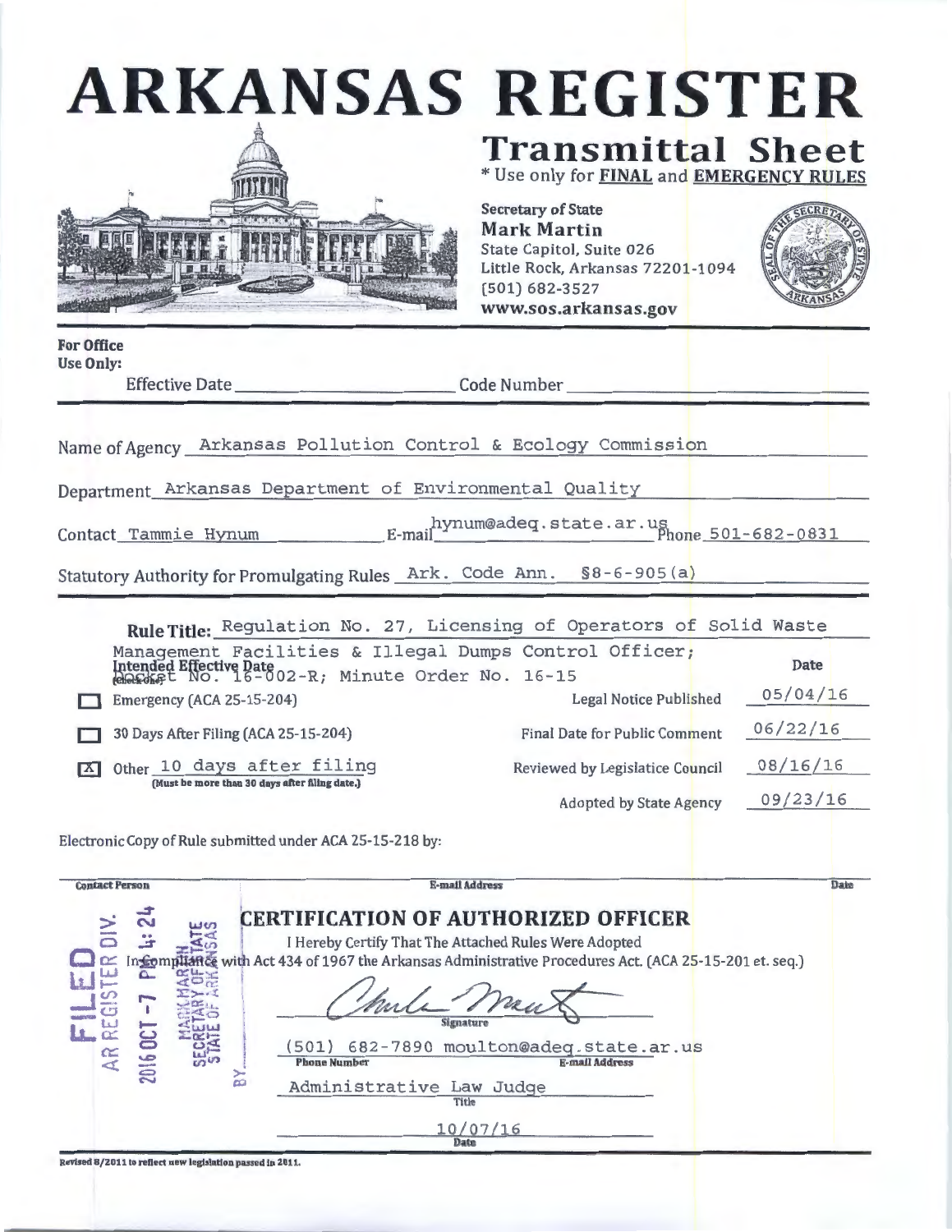#### **ARKANSAS POLLUTION CONTROL & ECOLOGY COMMISSION**



101 EAST CAPITOL SUITE<sub>205</sub> LITTLE ROCK, ARKANSAS 72201 PHONE: (501) 682-7890 FAX: (501) 682-7891 RECEIVED

October 7, 2016

Ms. Donna Davis  $I_{\text{EG}}\sim I_{\text{EG}}\sim I_{\text{EG}}\sim I$ Administrative Rules and Regulations Committee Room 433, State Capitol Building Little Rock, Arkansas 72201

> RE: Regulation No 27, Licensing of Operators of Solid Waste Management Facilities and Illegal Dumps Control Officers; Docket No. 16-002-R; Minute Order No. 16-15 - **FINAL FILING.**

 $BUR - PESEMP$ 

Dear Ms. Davis:

I am enclosing the following for filing with your office:

- 1. One (1) hard copy of the amendment to Regulation No  $27$ , Licensing of Operators of Solid Waste Management Facilities and Illegal Dumps Control Officers.
- 2. One (1) copy of Commission Minute Order No. 16-15
- 3. One (1) copy of the Financial Impact Statement.

Please provide written confirmation of your receipt of these materials by file-marking the enclosed copy of this letter and returning it to me.

Thank you for your assistance in this matter.

Respectfully,

Charle Men

Administrative Law Judge

Enclosures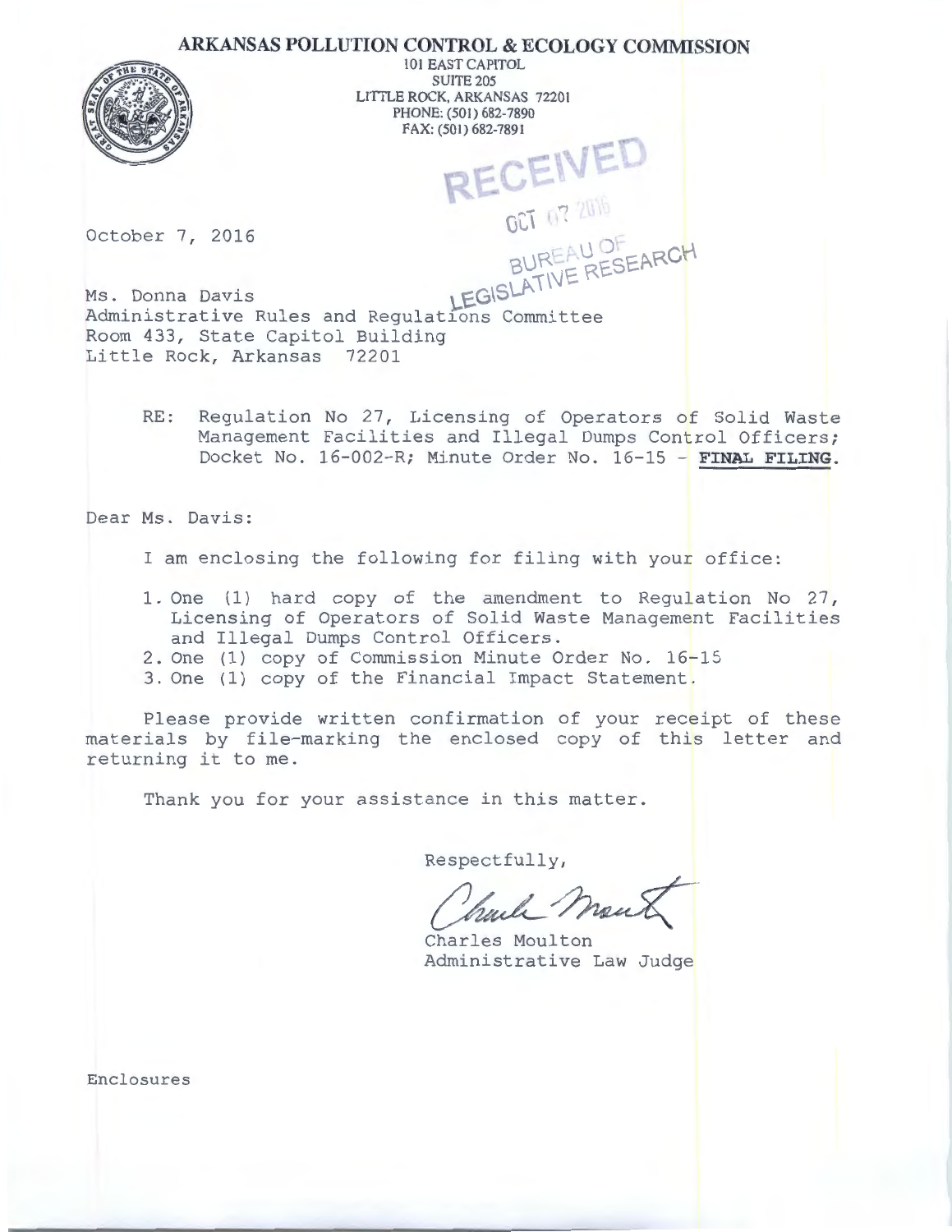| 2016 OCT -7 PM 4:01<br><b>Agency Certification Form</b><br>IN E UPLANTT<br><b>For Depositing Final Rules and Regulations</b><br>At the Arkansas State Library<br>Documents Services . Arkansas State Library<br>One Capitol Mall . Little Rock, AR 72201-1094<br>501-682-2326 Phone; 501-682-1532 FAX<br>For Office Use Only<br><b>Effective Date:</b><br><b>Classification Number:</b><br>Name of Agency: Arkansas Department of Environmental Quality<br><b>Contact Person: Tammie Hynum</b><br>Telephone: (501) 682-0831<br>Statutory Authority for Promulgating Rules: Ark. Code Ann. §8-6-905(a)<br>Title of Rule: Regulation No 27, Licensing of Operators of Solid Waste Management Facilities and Illegal<br>Dumps Control Officers; Docket No. 16-002-R; Minute Order 16-15<br><b>Rule Status</b><br><b>Effective Date Status</b><br><b>New Rule/Regulation</b><br><b>Emergency</b><br><b>Amended Rule/Regulation</b><br>10 Days after filing<br>October 17, 2016<br>Other<br><b>Repealed Rule/Regulation</b><br>Order<br><b>Repealed</b><br><b>Emergency Rule/Regulation</b><br><b>Adopted by State Agency</b> |                       |
|--------------------------------------------------------------------------------------------------------------------------------------------------------------------------------------------------------------------------------------------------------------------------------------------------------------------------------------------------------------------------------------------------------------------------------------------------------------------------------------------------------------------------------------------------------------------------------------------------------------------------------------------------------------------------------------------------------------------------------------------------------------------------------------------------------------------------------------------------------------------------------------------------------------------------------------------------------------------------------------------------------------------------------------------------------------------------------------------------------------------------|-----------------------|
|                                                                                                                                                                                                                                                                                                                                                                                                                                                                                                                                                                                                                                                                                                                                                                                                                                                                                                                                                                                                                                                                                                                          |                       |
|                                                                                                                                                                                                                                                                                                                                                                                                                                                                                                                                                                                                                                                                                                                                                                                                                                                                                                                                                                                                                                                                                                                          |                       |
|                                                                                                                                                                                                                                                                                                                                                                                                                                                                                                                                                                                                                                                                                                                                                                                                                                                                                                                                                                                                                                                                                                                          |                       |
|                                                                                                                                                                                                                                                                                                                                                                                                                                                                                                                                                                                                                                                                                                                                                                                                                                                                                                                                                                                                                                                                                                                          |                       |
|                                                                                                                                                                                                                                                                                                                                                                                                                                                                                                                                                                                                                                                                                                                                                                                                                                                                                                                                                                                                                                                                                                                          |                       |
|                                                                                                                                                                                                                                                                                                                                                                                                                                                                                                                                                                                                                                                                                                                                                                                                                                                                                                                                                                                                                                                                                                                          |                       |
|                                                                                                                                                                                                                                                                                                                                                                                                                                                                                                                                                                                                                                                                                                                                                                                                                                                                                                                                                                                                                                                                                                                          |                       |
|                                                                                                                                                                                                                                                                                                                                                                                                                                                                                                                                                                                                                                                                                                                                                                                                                                                                                                                                                                                                                                                                                                                          | <b>Effective Date</b> |
|                                                                                                                                                                                                                                                                                                                                                                                                                                                                                                                                                                                                                                                                                                                                                                                                                                                                                                                                                                                                                                                                                                                          |                       |
|                                                                                                                                                                                                                                                                                                                                                                                                                                                                                                                                                                                                                                                                                                                                                                                                                                                                                                                                                                                                                                                                                                                          |                       |
|                                                                                                                                                                                                                                                                                                                                                                                                                                                                                                                                                                                                                                                                                                                                                                                                                                                                                                                                                                                                                                                                                                                          |                       |
|                                                                                                                                                                                                                                                                                                                                                                                                                                                                                                                                                                                                                                                                                                                                                                                                                                                                                                                                                                                                                                                                                                                          |                       |
|                                                                                                                                                                                                                                                                                                                                                                                                                                                                                                                                                                                                                                                                                                                                                                                                                                                                                                                                                                                                                                                                                                                          |                       |
| Rule above is proposed and will be replaced by final version<br><b>Financial and/or Fiscal Impact Statement Attached</b>                                                                                                                                                                                                                                                                                                                                                                                                                                                                                                                                                                                                                                                                                                                                                                                                                                                                                                                                                                                                 |                       |
| <b>Certification of Authorized Officer</b>                                                                                                                                                                                                                                                                                                                                                                                                                                                                                                                                                                                                                                                                                                                                                                                                                                                                                                                                                                                                                                                                               |                       |
| I hereby certify that the attached rules were adopted in compliance with Act 434 of 1967 as amended.<br>meul<br>Signature:<br>Date: October 7, 2016<br>Title: Administrative Law Judge                                                                                                                                                                                                                                                                                                                                                                                                                                                                                                                                                                                                                                                                                                                                                                                                                                                                                                                                   |                       |
|                                                                                                                                                                                                                                                                                                                                                                                                                                                                                                                                                                                                                                                                                                                                                                                                                                                                                                                                                                                                                                                                                                                          |                       |